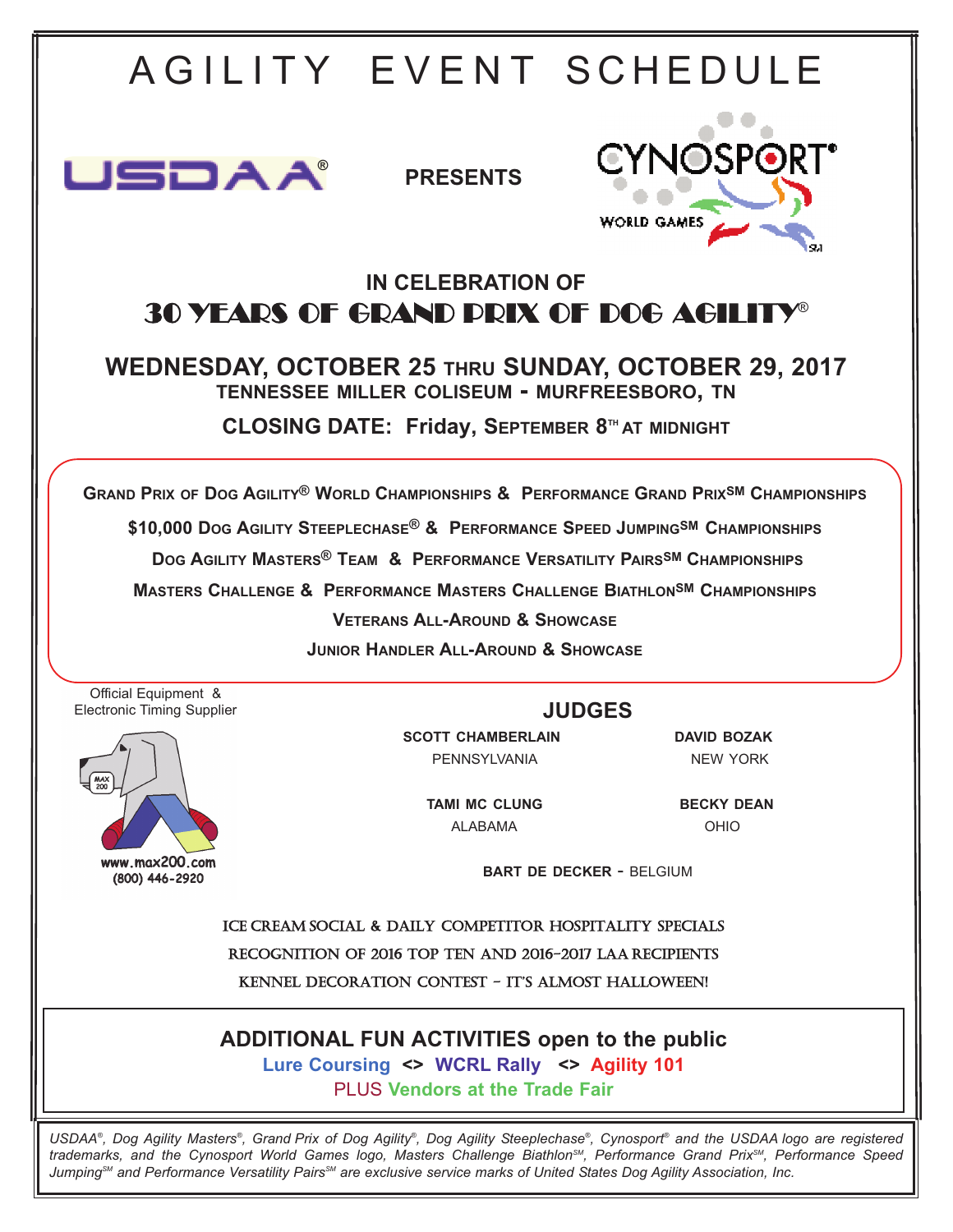### **Organizing Committee**

The Organizing Committee is the governing body for this event and shall be the sole authority on matters relative to conduct of the event.

| Chairperson                                      | Tom Kula<br>Email: tkula@usdaa.com<br>Phone: (248) 703-9700                   |
|--------------------------------------------------|-------------------------------------------------------------------------------|
| <b>Secretary</b>                                 | Helen McNenly<br>Email: cynosportsecretary@usdaa.com<br>Phone: (215) 285-0411 |
| <b>Trophy &amp; Awards</b>                       | <b>Heather Smith</b>                                                          |
| <b>Chief Course Builder</b>                      | Tim Laubach                                                                   |
| <b>Disciplinary Action Committee Chairperson</b> | Tim Laubach                                                                   |
| <b>Hospitality Coordinator</b>                   | Teri Thompson                                                                 |
| <b>Volunteer Coordinator</b>                     | Leslie Bickel                                                                 |
| <b>Committee At-Large</b>                        | Andy Hartman                                                                  |
| <b>Committee At-Large</b>                        | Tev Brannan                                                                   |
| <b>Committee At-Large</b>                        | Kenneth Tatsch                                                                |
| <b>Booth Sales/Vending</b>                       | Merlene Stiles                                                                |
| <b>Special Events Coordinator</b>                | Teri Thompson                                                                 |

### **Site Information**

#### **Tennessee Miller Colliseum**

304B West Thompson Lane Murfreesboro, TN 37129 United States [View on Google Maps](http://maps.google.com/maps?q=Tennessee%20Miller%20Colliseum, 304B West Thompson Lane, Murfreesboro, TN, 37129, US) [www.mtsu.edu/~tmc](http://www.mtsu.edu/~tmc)

**Surface Type:** Indoor Packed Dirt Arena **Ring Configuration:** 5 rings, approximately 90' x 110' **Grounds Map:** [View Grounds Map](http://www.usdaa.com/ring_config/TX0000_106360_157706_10_21_2015.jpg)

**Directions to the Site:**

*From the North:*

Follow 65 South to I-24 East and take exit 76, turn left at the stop light onto Medical Center Parkway. Turn left onto Thompson Lane. Drive approximately 5 miles; the Coliseum will be on your left.

*From the South:*

Follow 65 North to 840 East, take exit 55-A (Hwy 41 S/70S E). Proceed 2 miles and turn left on to Thompson Lane. The Coliseum is approximately 2.5 miles on your left.

*From the East:*

Follow 40 West to 840 West. Take exit 55A (US-41 S/US-70S E). Proceed 2 miles and turn left on to Thompson Lane. The Coliseum is approximately 2.5 miles on your left.

From Hwy 231 (north or south), turn west onto Thompson Lane. The Coliseum is 1/2 mile on the right.

*From the West:*

Follow 40 East to I-24 East. Take exit 76, turn left at the stop light onto Medical Center Parkway. Turn left onto Thompson Lane. Drive approximately 5 miles; the Coliseum will be on your left.

**Other Information:** Additional activities: lure coursing by Devereux Whippets, World Cynosport rally demonstrations, herding demos, Agility 101 and "Schooling Rings" to benefit the United States Association of Cynological Sports to support the 2018 IFCS World Team.

# **Parking / Concessions**

### **Parking**

Competitors will be directed to an entrance other than the one used by spectators. Use appropriate entrance to avoid admission fees being assessed. Admission by the carload may be charged, so please use the correct driveway! Failure to follow directions which result in parking fees being paid will not be reimbursed.

#### **Concessions**

A concession stand will be operated during show hours. There is little to no fast food availability nearby. Bring what you need with you or purchase from the arena concession stand.

#### **Competitor Hospitality**

Tuesday afternoon during check-in don't miss Maggie Moos Ice Cream truck and retro music. They'll have a special flavor for your dog, too! A ticket will be included in your check-in bag - see you there!

**Wednesday through Saturday** the Miller Room will be where it's at to sit and visit with friends while enjoying a complimentary snack. Per facility rules, dogs are not allowed in the Miller Room, so please secure your canine companion in the crating area before coming in. 2016 Top Ten and 2016-2017 LAA recipients will be recognized in the Miller Room.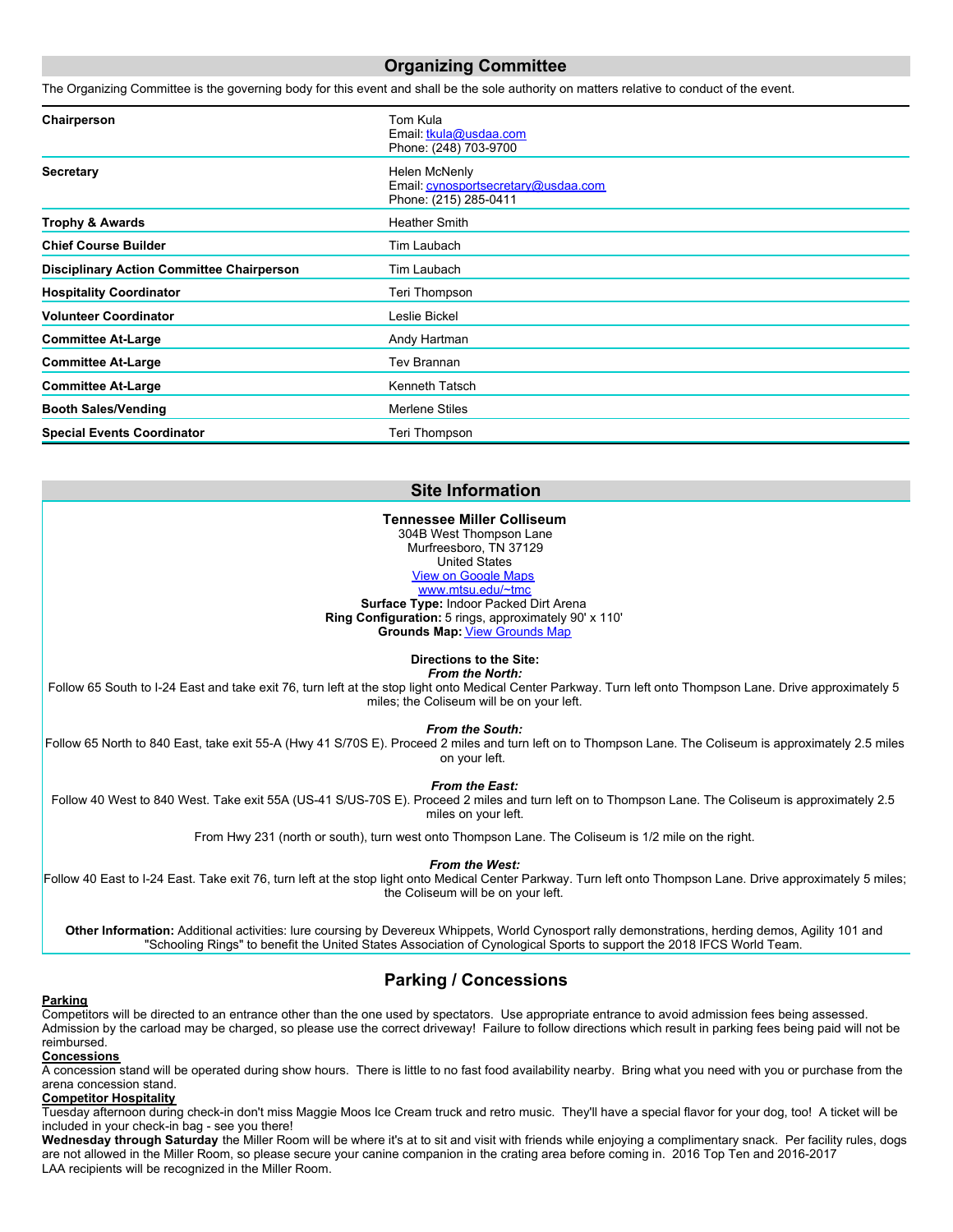## **CRATING RESERVATION FORM**

### **THIS FORM MUST ACCOMPANY ENTRY WITH PAYMENT FOR VALID RESERVATION**

There is ample crating in permanent stalls in covered, open-sided barns with dirt floor. These barns are located directly behind the main and secondary arenas adjacent to RV parking. Electricity for fans and battery chargers only is available - no heaters or electric appliances will be permitted, and may be confiscated and donated to a local women's crisis center. The main barn contains restrooms and showers.

#### **There will be no outdoor crating available at this site. Personal shade canopies may not be set up for individual crating. NO overnight camping in stalls.**

Each enclosed horse stall is approximately 10'x10'. Rental is \$60 for HALF of the stall (5'x10') for the duration of the event (October 24-29). Both halves of a stall may be reserved or just one-half and a stall partner will be assigned to you.

If you would like to crate in the same area as friends, please have one person submit a reservation form indicating the total number of spaces (1/2 stall) needed along with the appropriate fee. There is NO guarantee that you will be crated near friends if you are not part of a group reservation! Allocations of groups will be approximately first come, first served, however, this does not guarantee stalls near the front!

The reservation form below INCLUDING the total MUST be submitted with entry or by the closing date, Friday September 8.

Reserve \_\_\_\_\_\_\_\_ space(s) at \$60 per 5'x10' space. = \$\_\_\_\_\_\_\_\_ TOTAL (A 10'x10' stall is 2 spaces at \$60/space or \$120 total.)

Name:\_\_\_\_\_\_\_\_\_\_\_\_\_\_\_\_\_\_\_\_\_\_\_\_\_\_\_\_\_\_\_\_\_\_\_\_\_\_\_\_\_\_\_\_\_\_\_\_\_\_\_\_\_\_\_\_\_\_\_\_\_\_\_\_\_\_\_\_\_\_\_\_\_\_\_\_\_

Street Address:

City/State:\_\_\_\_\_\_\_\_\_\_\_\_\_\_\_\_\_\_\_\_\_\_\_\_\_\_\_\_\_\_\_\_\_\_\_\_\_\_\_\_\_\_\_\_\_\_\_\_\_\_\_\_Zip Code:\_\_\_\_\_\_\_\_\_\_\_\_\_\_

Home Phone:\_\_\_\_\_\_\_\_\_\_\_\_\_\_\_\_\_\_\_\_\_\_\_\_\_\_\_\_\_\_ Cell Phone:\_\_\_\_\_\_\_\_\_\_\_\_\_\_\_\_\_\_\_\_\_\_\_\_\_\_\_\_\_\_\_

Email:\_\_\_\_\_\_\_\_\_\_\_\_\_\_\_\_\_\_\_\_\_\_\_\_\_\_\_\_\_\_\_\_\_\_\_\_\_\_\_\_\_\_\_\_\_\_\_\_\_\_\_\_\_\_\_\_\_\_\_\_\_\_\_\_\_\_\_\_\_\_\_\_\_\_\_\_\_

If you can, place my space near:

## **Entries & Acceptance**

### **Express & Overnight Entries**

Entries sent by Fedex, Express Mail or other courier service will only be accepted if the waiver allowing delivery **without signature** is signed. The club will not be responsible for deliveries delayed if a signature is required.

# **No Entry For Exhibition Only**

No entry "For Exhibition Only" shall be accepted, except as provided for in Chapter 10 when Intro Program classes are offered. See additional note for club policy regarding dogs that measure up.

## **General Rule on Eligibility**

This event is sanctioned by the United States Dog Agility Association, Inc. ("USDAA").

This test is open to all persons with dogs being at least 18 months of age (14 months of age pursuant to Chapter 10 for Intro Program when offered OR for Sanctioned Match), regardless of pedigree or absence thereof, who have a current registration with USDAA and whose owners and the dog's handler are currently in good standing with USDAA.

This event will be held under USDAA<sup>®</sup> Official Rules and Regulations, a copy of which may be viewed and printed online at [www.usdaa.com.](http://www.usdaa.com/binary/files/rules_ebook_2011printrev060211.pdf), as [amended](http://www.usdaa.com/rulesReg_eBook.cfm)

# **General Rule on Eligibility**

This event is sanctioned by the United States Dog Agility Association, Inc. ("USDAA").

This test is open to all persons with dogs being at least 18 months of age (14 months of age pursuant to Chapter 10 for Intro Program when offered OR for Sanctioned Match), regardless of pedigree or absence thereof, who have a current registration with USDAA and whose owners and the dog's handler are currently in good standing with USDAA.

This event will be held under USDAA<sup>®</sup> Official Rules and Regulations, a copy of which may be viewed and printed online at [www.usdaa.com](http://www.usdaa.com/binary/files/rules_ebook_2011printrev060211.pdf), as [amended](http://www.usdaa.com/rulesReg_eBook.cfm)

# **Policy on Refusal of Entry**

The Organizing Committee of an event may refuse the entry of any competitor or dog for just cause should the Committee view that participation by the competitor or dog could be prejudicial to the sport. However, in such case, the Committee must notify the competitor in writing upon receipt of entry, but in no case, more than three days following the event closing date for acceptance of entries. The burden of responsibility for the appropriateness of such action rests solely with the host group and its Organizing Committee.

# **NSF Check/Credit Card**

Any check or credit card that is charged back by the bank or other financial institution may be assessed a service charge of up to \$40 per incident at the discretion of the host group.

Returned checks or credit card returns do not constitute a valid entry. Amounts shall be paid within 30 day of postmarked notice of the returned payment if such date follows the event date. Any fees not received within 30 days of notice will result in cancellation of event results for all classes related to the entry for which payment was made. No reinstatement of results is possible, and all awards must be returned within 10 days of notification or the dog's registration may be suspended pending restitution.

Any unpaid fees or shortfalls must be paid prior to the start of the event, or entry is canceled without recourse.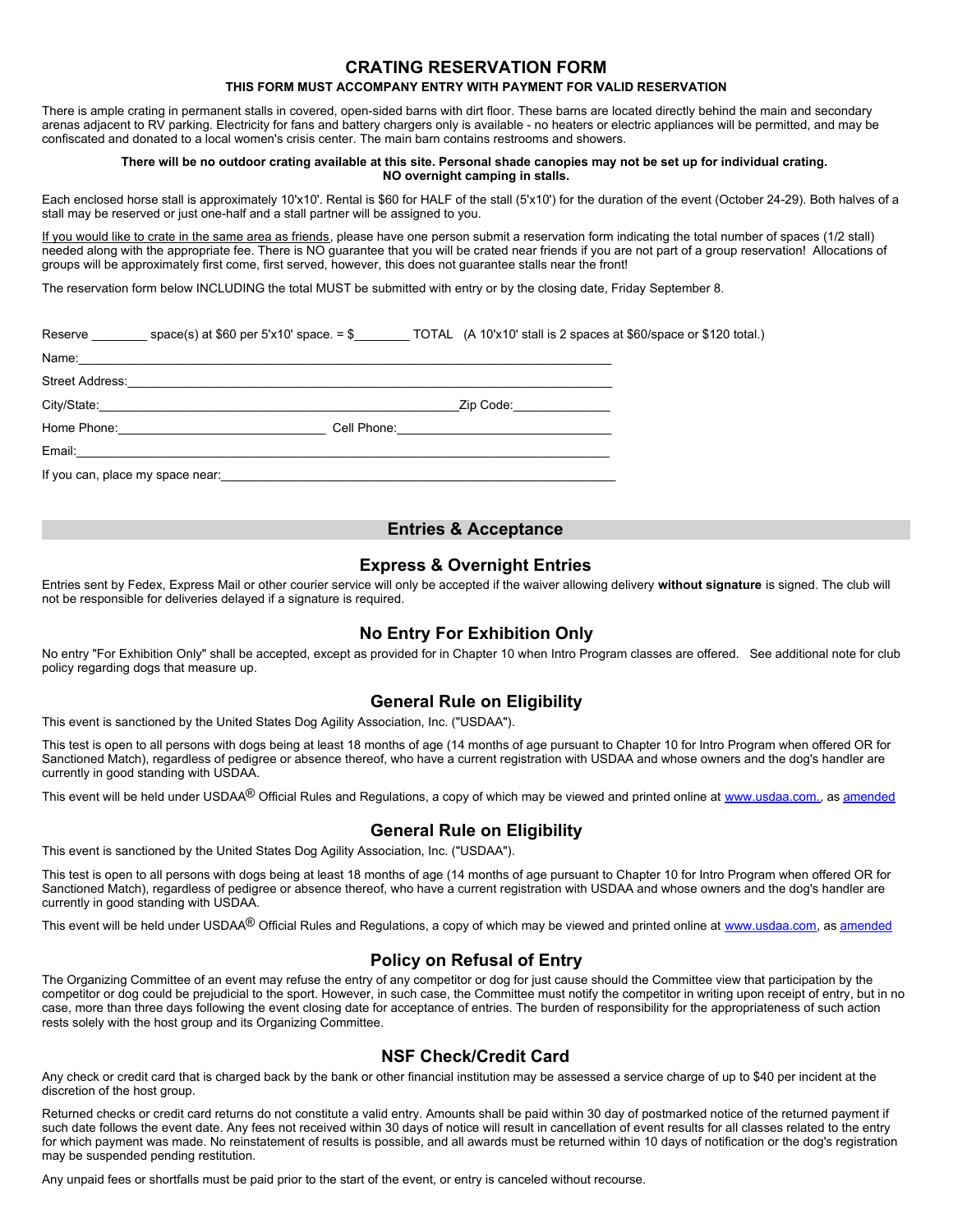# **Refund Policy**

There shall be NO REFUNDS for entries withdrawn after the closing date for acceptance of entries, for absentee, dismissal from the event as a result of disciplinary action, dismissal from a class, or for any other reason. Also, no entry fees will be refunded if the event cannot open or be completed by reason of riots, civil disturbances, acts of terrorism, fire, "act of God", public emergency, strike, or any other cause beyond the control of the host organization.

# **CYNOSPORT REFUNDS**

**There will be no refunds of entry or registration fees for cancellations after the closing date for any reason.**

For changes or cancellations prior to the closing date, a \$30 handling fee shall be charged and deducted from any refund that may be due. Any refunds that may be due, net of applicable handling fees, shall be made within 45 days following the event date.

In the event that there are any unpaid fees as a result of miscalculation of fees, such entries may be accepted at USDAA's sole discretion and any deficiency must be paid prior to the start of the event or entry will be cancelled and no refund of any fees paid will be made.

# **SEND YOUR ENTRIES IN AS SOON AS POSSIBLE!**

ALL ENTRIES MUST BE RECEIVED, by midnight, Friday, September 8th(the "Closing Date") by the event secretary at

### **USDAA, c/o Helen McNenly**

**2265 Sand Trap Road, Jamison, PA 18929, USA**

Make checks payable to: USDAA

No changes, cancellations or alterations are permitted after Friday, Sept. 8th. Changes prior to closing will be accepted by the secretary in writing only (email: [cynosportsecretary@usdaa.com](mailto:cynosportsecretary@usdaa.com)) or fax: (972) 231-9700. Spamblockers should be set to accept email from cynosportsecretary@usdaa.com.

**MINIMUM ENTRY FEES: Minimum class entry fee per dog is \$65.00 EXCEPT JH ONLY entries. Minimum fee amount is exclusive of crating space, and any fees other than class entry fees.**

All dogs that have been qualified for entry to tournaments or Veterans / Junior Handler All-Around classes at this event are eligible for entry. All entries must include a complete entry form with an official USDAA registration number. *A COPY OF YOUR DOG'S PERMANENT CARD OR PRINTOUT OF DOG PAGE* INDICATING DOG'S PERMANENT STATUS may be included with entry. If the dog is not height certified, temporary card must be presented at check-in.

### **TEAM / VERSATILITY PAIRS ENTRIES**

Draw Team and Versatility Pairs entries are accepted for QUALIFIED dogs ONLY. Team & PVP entries with incomplete information for team members (names & numbers) will be treated as draw entries. Team/pair member substitutions will only be permitted prior to the start of the tournament. Substitute dogs MUST be entered in Team/PVP. **All substitutions will be at the discretion of the show secretary.**

# **Provisional Entries**

### **PLEASE SEND YOUR ENTRIES IN EARLY.**

If you are planning to attend Cynosport 2017 and are still working on qualifying for a particular tournament or trying to earn a bye for advancement to the semifinals, please consider sending in a provisional entry early. Simply mark the "Provisional Entry" box on your entry form for any line item that is provisional, and include a separate check for each provisional item. Then email the event secretary at [cynosportsecretary@usdaa.com](mailto:cynosportsecretary@usdaa.com) to notify her of your dog's final status by the closing date of Friday, September 8. Any provisional entry checks not utilized will be shredded. Contact the secretary at [cynosportsecretary@usdaa.com](mailto:cynosportsecretary@usdaa.com).

In any case, all entries must be RECEIVED no later than the closing date of Friday, September 8.

TO SUBMIT A PROVISIONAL ENTRY

- Complete the entry form based upon what your dog is eligible to enter AT TIME OF ENTRY (ie, doesn't get any further Q's)
- Write a check for these entry fees

For example: Your dog has qualified for Biathlon, Steeplechase and Team, but still needs one Q for Grand Prix QF. Your dog is entered in all tournaments at the SW Regional.

Write one check for:

\$45 for Biathlon + \$40 STP SF + \$80 for Team + \$20 for warm-up class = \$185 (include any kennel/dinner fees)

- Write three additional checks;

one check for \$5 for STP in case the dog is only eligible for STP QF

one check for \$45 for GP in case the dog is only eligible for GP QF

one check for \$40 for GP in case the dog is eligible for GP SF

- Immediately following the SW Regional send an email to the secretary at [cynosportsecretary@usdaa.com](mailto:cynosportsecretary@usdaa.com) to advise of your dog's status. Any un-needed check(s) will be shredded. Failure to provide confirmation of eligibility and to confirm that the secretary has received your notice will result in voided entry for the class(es) entered provisionally and may void entry at the event completely should the dog not be qualified for two tournaments as required by Cynosport rules. Any refunds will be handled on a case-by-case basis in this regard.

If you have questions about this process please contact the secretary at  $\frac{\text{cynosports} \cdot \text{cretary@usdaa.com}}{\text{corresponds}}$ .

# **Check-in & Measuring**

# **Dog Measurements & Certification**

All dogs not jumping 24" in the Championship Program or 20" in the Performance Program at local and regional events must be measured unless they have permanent USDAA or World Cynosport Dog Registration status or a temporary card with 3 signatures as required by the regulations, making the dog eligible for their jump height (prior to 3 years of age). Please note that only dogs 18 months of age and entered in the event may be officially measured.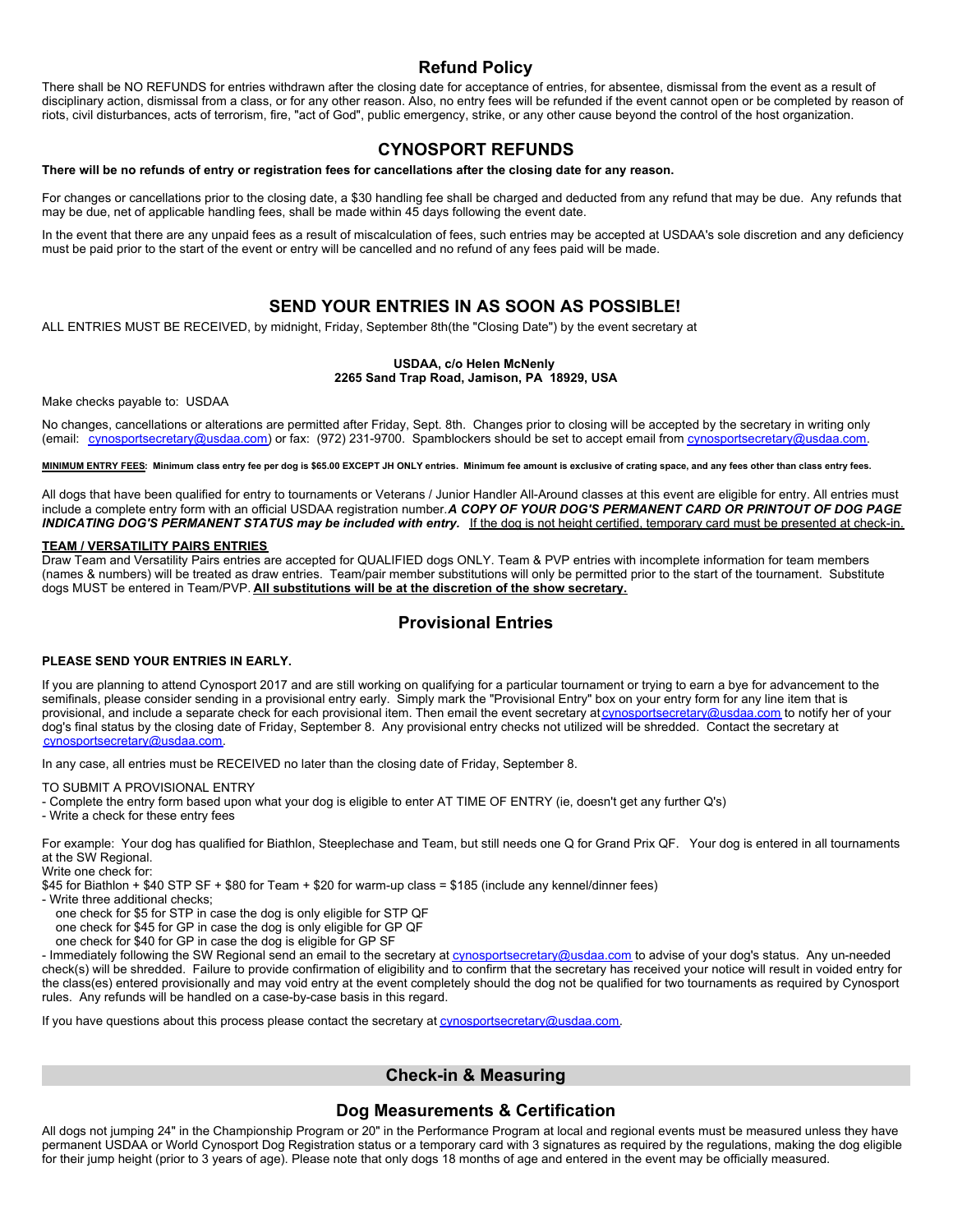## **General Entry Conditions**

## **Prohibitions on Aids & Devices**

No leads, collars, food, toys or other aids or devices shall be permitted on the course at any time, except as provided for in Chapter 10 when Intro Program classes are offered, or in Chapter 8 when Junior Handler Program classes are offered.

## **Statement of Responsibility**

Competitors alone are responsible for the behavior of their dogs, children or guests. A competitor whose dogs, children or guests create unnecessary disturbances or repeatedly engage in unsafe or disruptive behavior may, at the discretion of the Event Organizing Committee, be asked to leave the test site.

## **Policy on Fault Limits**

In the event of a larger entry, fault limits may be set at the discretion of the Organizing Committee and/or Judge without pre-event notice.

## **Spam Blocker**

Confirmations will be sent via email using the secretary's address. If you have a spam blocker on your email account, please configure it to allow email from the secretary's address since confirmations will be sent from this account.

## **Dress Code**

The is a spectator event with broadcast and/or multimedia distribution, so everyone is expected to wear suitable sporting attire at all times. (e.g., polo shirts with shirt-tails tucked in, appropriate shorts or slack that permit a neat appearance when shirts are tucked in, and running or other athletic shoes - no bare feet); handlers shall not be permitted to run if the Organizing Committee, in its sole opinion, deem the attire to be unacceptable. Please exhibit pride in yourself and the sport.

No corporate logos other than those of USDAA, its affiliated groups and USDAA's sponsors are permitted to be displayed in or about the ring during this event, except as otherwise approved in writing. USDAA reserves the right to further restrict presentation of logos, branded merchandise or nature of apparel worn at the event if in its sole judgement, the violation of the spirit of these rules is being encroached upon, or if it is deemed potentially offensive in any way. Failure to comply with this could result in ejection from the event.

# **Bitches In Season at Cynosport**

Special provisions are being made for competitors who have bitches in season (BIS). Any dog that is ill or exhausted and pregnant bitches cannot take part in the running of a class at competition. Our policies for this event are:

- A protective ground mat MUST BE USED at the start line in every ring, for the BIS to sit upon at the start of the run.

- Each competitor must provide their own mat at each ring.
- Outside the ring, BIS's shall wear sanitary britches at all times when moving about the grounds at the event.

- Handlers are required to notify the trial secretary as soon as they know they will be running a BIS at the event.

- Handlers shall minimize the exposure of their BIS's to other dogs, and limit their movement about the show grounds.
- BIS shall be noted next to their name on the gate sheet for every class so that other competitors and ring crew are aware.
- BIS shall run in their assigned position in the running order.

# **Class Entry & Eligibility Restrictions**

To be eligible for entry to this event, competitors must meet the special eligibility requirements as set forth in tournament regulations, which includes, but is not limited to -

- A Competitor must have qualified for entry in a minimum of two of the four tournaments offered at this event with the same dog, unless entered in the Veterans or Junior Handler All Around classes (see Veterans / JH eligibility in this test schedule under Class Descriptions)
- Dogs entered by competitors in the Peformance Program tournaments are ineligible for entry in Championship Program tournaments or Veterans / Junior Handler classes at this event.
- Dogs entered by competitors in the Championship Program tournaments are ineligible for entry in Performance Program tournaments or Veterans / Junior Handler classes at this event.
- Dogs entered by competitors in the Veterans All Around are inelibible for entry in Championship or Performance Program tournaments or Junior Handler classes at this event, but may be entered in non-tournament specialty classes offered.
- . Dog entered by competitors in the Junior Handler All Around are ineligible for entry in Championship or Performance Program tournaments or Veterans Program classes at this event, but may be entered in non-tournament specialty classes offered.

See complete eligibility rules in the tournament regulations, which are incorporated here by reference, at: www.usdaa.com/gen\_formDoc.cfm

## **Class Descriptions**

## **Veterans Specialty Classes**

*Dogs entered in Veterans may not be entered in Championship or Performance tournaments or JH classes at this event.*

#### **Veterans All-Around & Showcase**

This event is open to all prior competitors in ANY TOURNAMENT (GP/PGP, Team/PVP, STP/PSJ, Biathlon) at a "national" championship who have now attained the age of nine (9) as of the event date and who are not entered in any other tournament at this Event. Veterans All-Around is an individual competition that will utilize the PVP class courses and will be scored pursuant to rules for *Performance Versatility Pairs*. Based upon the sum of the scores from the four classes - Standard, Jumpers, Gamblers and Snooker - the top three competitors in each Veteran jump height after the four classes will run in the Veterans Showcase which will be held on Sunday prior to Grand Prix Finals. The only other class this dog may be entered in is the warm-up class at Veterans heights.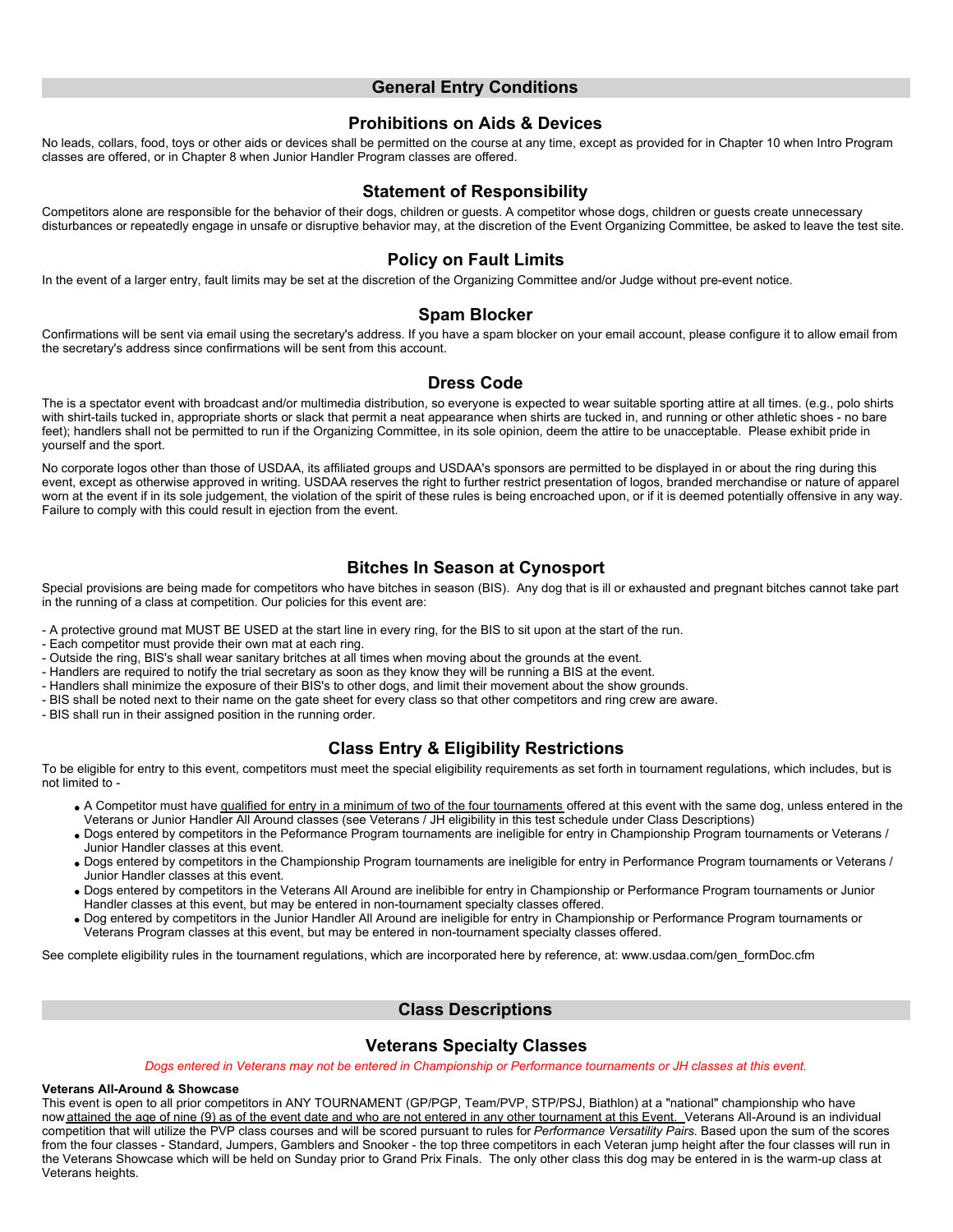# **Junior Handler All Around & Showcase**

The JH All Around competition is open to:

- > all competitors sixteen (16) years of age and under,
- > registered dogs not entered in another tournament at Cynosport, and
- > a competitor earning one (1) qualifying score in an Intro / Championship / Performance / Veterans titling class prior to September 8, 2017.

JH All Around is comprised of one round each of Gamblers, Jumpers, Snooker and Standard conducted and scored pursuant to USDAA Intro Program rules and regulations utilizing Intro level course types. The a-frame will be set at 5'6" and jump heights will be 8", 12", 16" and 20". No qualifying scores for titling shall be recorded.

The top three competitors in each height class after the four classes shall receive gold, silver and bronze medallions. These awards will be based upon cumulative scoring of all four rounds using a point-based system similar to that used in Veterans All Around.

The JH Showcase shall recognize the overall winner in each height class in the main ring on Saturday evening prior to the finals.

# **Cynosport Warm-Up Class**

A warm-up run will be offered on Wednesday.

All quarterfinalists entering the warm-up class shall run prior to their quarterfinals round. Competitors not entered in the quarterfinals shall have their warm-up run while the quarterfinals are being held.

# **General Tournament Regulations**

The Cynosport<sup>®</sup> World Games features the culmination of USDAA's annual tournament series for the 2017 season. The following tournament classes are offered at the 2017 Cynosport® World Games:

#### Championship Program

- Grand Prix of Dog Agility<sup>®</sup> World Championship Quarterfinals, Semifinals & Finals
- \$10,000 Dog Agility Steeplechase® Quarterfinals, Semifinals & Finals
- Dog Agility Masters® Three-Dog Team Championship Finals
- Masters Challenge BiathlonSM Finals

#### Performance Program

- Performance Grand PrixSM Championship Quarterfinals, Semifinals & Finals
- Performance Speed JumpingSM Championships Quarterfinals, Semifinals & Finals
- Performance Versatility PairsSM Championship Final
- Performance Masters Challenge BiathlonSM Finals

Tournament regulations including description, eligibility requirements, scoring and other applicable regulations are published ion [www.usdaa.com](http://www.usdaa.com) and are hereby incorporated in their entirety by reference in this Agility Event Schedule.

As required by tournament regulations, the following additional regulation are set forth in this Agility Event Schedule:

- Grand Prix of Dog Agility The maximum number of competitors in the final round shall be limited to 8, 8,10, 10, 20, and 14 in the 10", 14", 16", 20", 22", and 24" height classes, respectively, with a minimum number of six per height class provided they have a zero-fault round.
- Performance Grand Prix The maximum number of competitors in the final round shall be limited to 6, 8, 6, 12 and 10 in the 8", 12", 14", 16", and 20" height classes, respectively, with a minimum number of six per height class provided they have a zero-fault round..
- Dog Agility Steeplechase the maximum number of competitors in the final round shall be limited to 8, 8, 10, 10, 20 and 14 in the 10", 14", 16", 20", 22" and 24" height classes, respectively, with a minimum number of six per height class provided the dog has not incurred an elimination.
- Performance Speed Jumping the maximum number of competitors in the final round shall be limited to 6, 8, 6, 12 and 10 in the 8", 12", 14", 16" and 20" height classes, respectively, with a minimum of six per height class provided the dog has not incurred an elimination.
- Dog Agility Masters Team and Performance Versatility Pairs the maximum number of competitors in the relay classes shall be limited to 30 teams and 24 pairs.

As a reminder, pursuant to tournament regulations:

- No qualification toward title or lifetime achievement awards are awarded at this event.
- No handler substitutions are permitted in advanced rounds, unless otherwise provided for in the tournament regulations.

As set forth in tournament regulations, in the event a tie score results in a number of competitors exceeding these requirements, the additional competitor(s) shall advance to the finals in lieu of holding a runoff.

# **Video Instant Replay**

USDAA will be using video replay technologies this year and reserves the right to utilize such technologies in the final round of select tournaments. Only official USDAA cameras will be used for resolution procedures. Instant replay serves as a tool to assist USDAA in applying the rules accurately and consistently. Rules for instant replay are as follows:

Two judges will work with a broadcast engineer to scrutinize each round for objectively determinable calls. The decision can be any one of the following:

- They may overrule and change the call in the ring.
- They may add a call where none was issued by the judge in the ring.
- They may confirm the original call, meaning that on replay it is determined that the call was correct.
- They may rule that the original call stands, meaning not enough visual evidence on replay was available to either confirm or overturn the call

Results of the review will be communicated with the ring crew to correct scribe sheets, alert the ring judge as well as announce over public address so that the competitor and spectators are aware of the decision.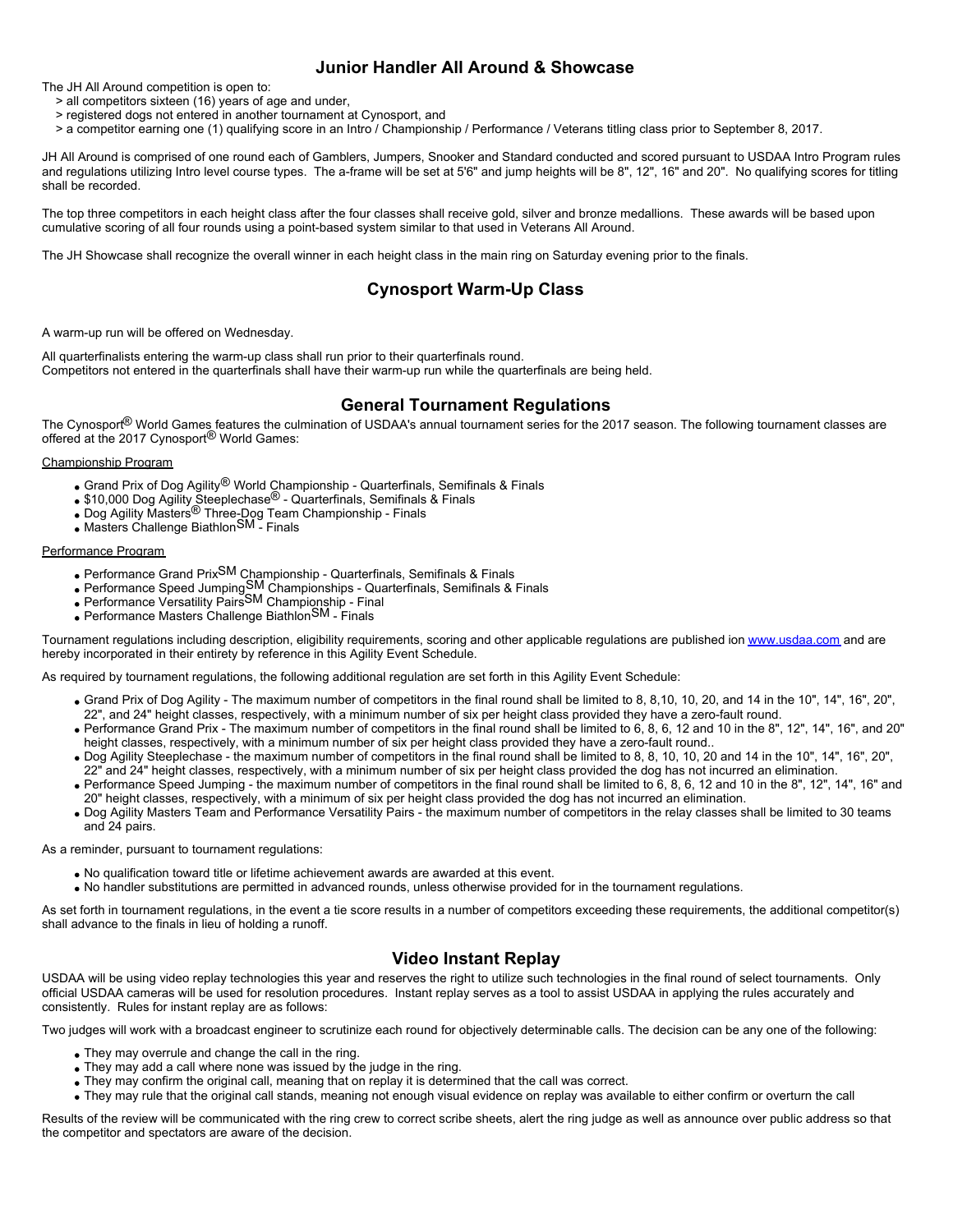## **Prizes & Awards**

## **2017 Prizes and Awards**

Awards for all tournaments at Cynosport World Games are set forth in the tournament regulations, which are hereby incorporated by reference. Please refer to these regulations that can be found on the USDAA website at http://www.usdaa.com/rulesReg\_eBook.cfm.

### **SUPPLEMENTAL AWARDS**

In addition to the awards specified in the tournament regulations, placement rosettes will be awarded to:

- 50% of the maximum number of competitors eligible for the final round in each tournament, except Biathlon, which has no maximum.
- Individual Team Classes and Masters Challenge Biathlon shall have recognized placements of 4, 4, 6, 6, 8 and 6 in the 10", 14", 16", 20", 22" and 24" height classes respectively.
- Individual Versatility Pairs Classes and Performance Masters Challenge Biathlon shall recognize placements of 4, 5, 4, 7 and 6 in the 8", 12", 14", 16" and 20" height classes respectively.
- Approved sponsor products, if any, may be announced and awarded at the event.

# **Dog Agility Steeplechase & Performance Speed Jumping Cash Awards**

#### *Dog Agility Steeplechase*

Awards will be made to 4, 4, 5, 5, 10 and 7 places in the 10", 14", 16", 20", 22" and 24" height classes, respectively, if all available finalist positions are filled. In accordance with tournament rules, cash prizes are payable to the top 50% of competitors competing in the final rounds. Available funds for places not filled or where performance is marked for elimination or absent are forfeited. The number of places to actually receive cash prizes based upon outcome shall be announced at the beginning of each awards ceremony.

### *Performance Speed Jumping*

Awards will be made to 3, 4, 3, 6 and 5 places in the 8", 12", 14", 16" and 20" height classes, respectively, if all available finalist positions are filled. In accordance with tournament rules, cash prizes are payable to the top 50% of competitors competing in the final rounds. Available funds for places not filled or where performance is marked for elimination or absent are forfeited. The number of places to actually receive cash prizes based upon outcome shall be announced at the beginning of each awards ceremony.

NOTE: Cash prize W-9 forms must be received by USDAA no later than November 15 in order to be paid before December 31. In any case, prize W-9 forms not received by USDAA by December 31, 2017 shall be void and the prize forfeited.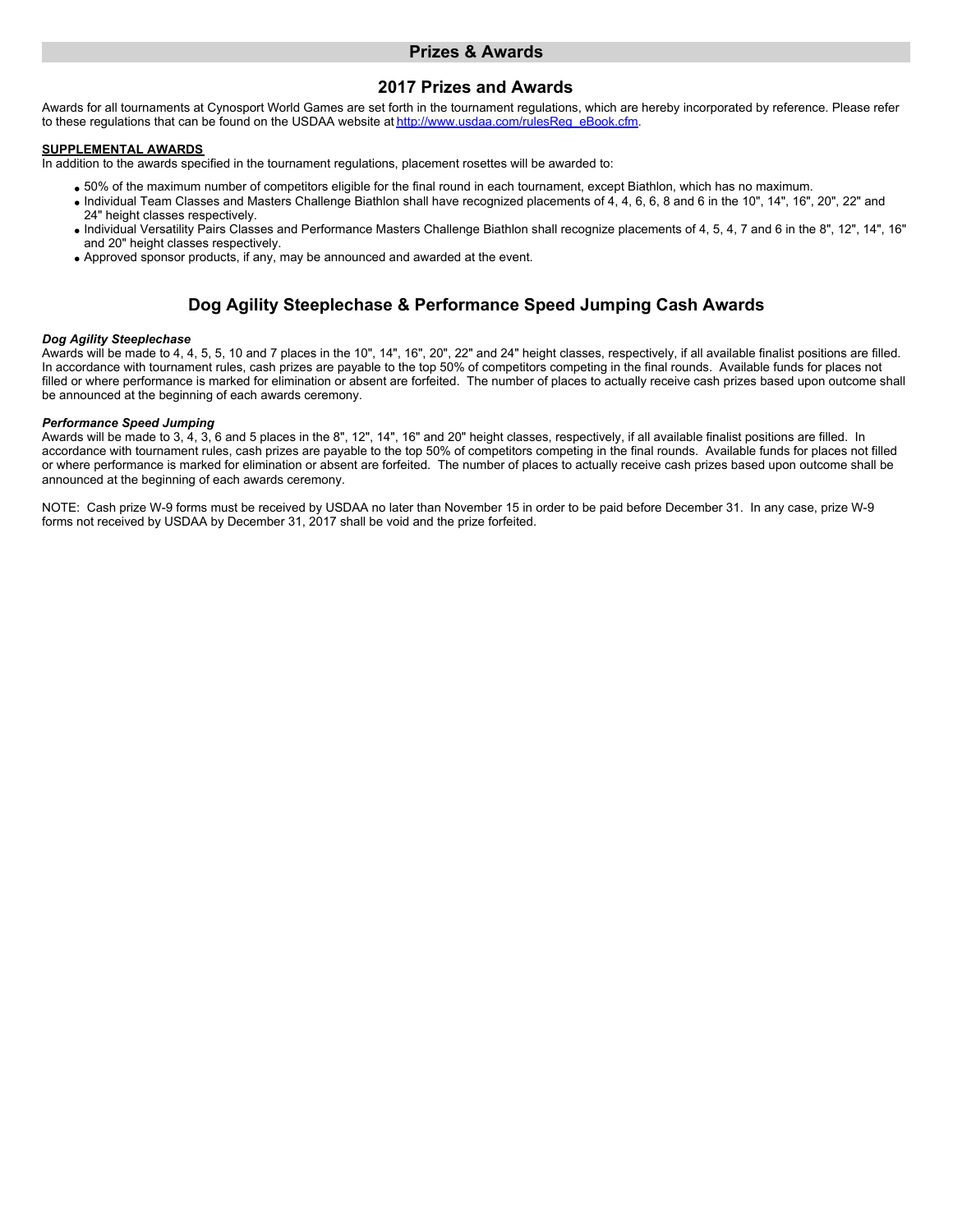## **Tentative Schedule**

### **Daily Class Schedule**

USDAA reserves the right to change the day upon which a class is listed to be held based upon entry level. Specific times will be provided in confirmations after entries have closed.

#### **TUESDAY**

Afternoon Competitor Set-Up & Check In Ice Cream Social CE Judging Clinic - Miller Room Quarterfinalists warm-up run will be on Wednesday prior to the start of Quarterfinals. You are encouraged to check in on Tuesday.

#### **WEDNESDAY**

Competitor Set-Up & Check In\* Warm-Up Class for all Quarterfinalists All Quarterfinals Warm-Up Class for all Semifinalists\* \*Check-in will be available until the start of walk-throughs for Quarterfinals. The SF warm-up class may be held outdoors on dirt - TBD based on entries.

#### **THURSDAY**

Competitor Set-Up & Check-In Team / PVP / Veterans All Around Classes Performance Grand Prix Semifinals Steeplechase Semifinals

**FRIDAY**

Team / PVP / Veterans All Around Classes Grand Prix Semifinals Performance Speed Jumping Semifinals Evening Events: Performance Grand Prix Finals

**SATURDAY**

Team / PVP / Vets All Around Class Junior Handler All Around Classes Biathlon Class Team / PVP Relay Evening Classes: Junior Handler Showcase Steeplechase / Speed Jumping Finals

> **SUNDAY** Biathlon Class Veterans Showcase Grand Prix Finals

For complete event activities, please visit [www.cynosport.com](http://www.cynosport.com)

### **Hotel Information**

**[Clarion Inn & Suites \(TN484\)](http://www.clarionhotel.com)** 2227 Old Fort Pkwy Murfreesboro, TN (615) 896-2420

[View on Google Maps](http://maps.google.com/maps?q=2227 Old Fort Pkwy, Murfreesboro, TN)

## **How To Make a Hotel Reservation**

USDAA has partnered with Pse Event Housing to provide attendees with the best available hotel rates and a smooth booking experience.

BOOK ONLINE

Use this link to view hotels and book your room(s) online: <https://pse.tournamenthotels.com/pse/Event/1490>

BOOK BY PHONE 888.417.6446

Email at<https://pseeventhousing.freshdesk.com/support/tickets/new>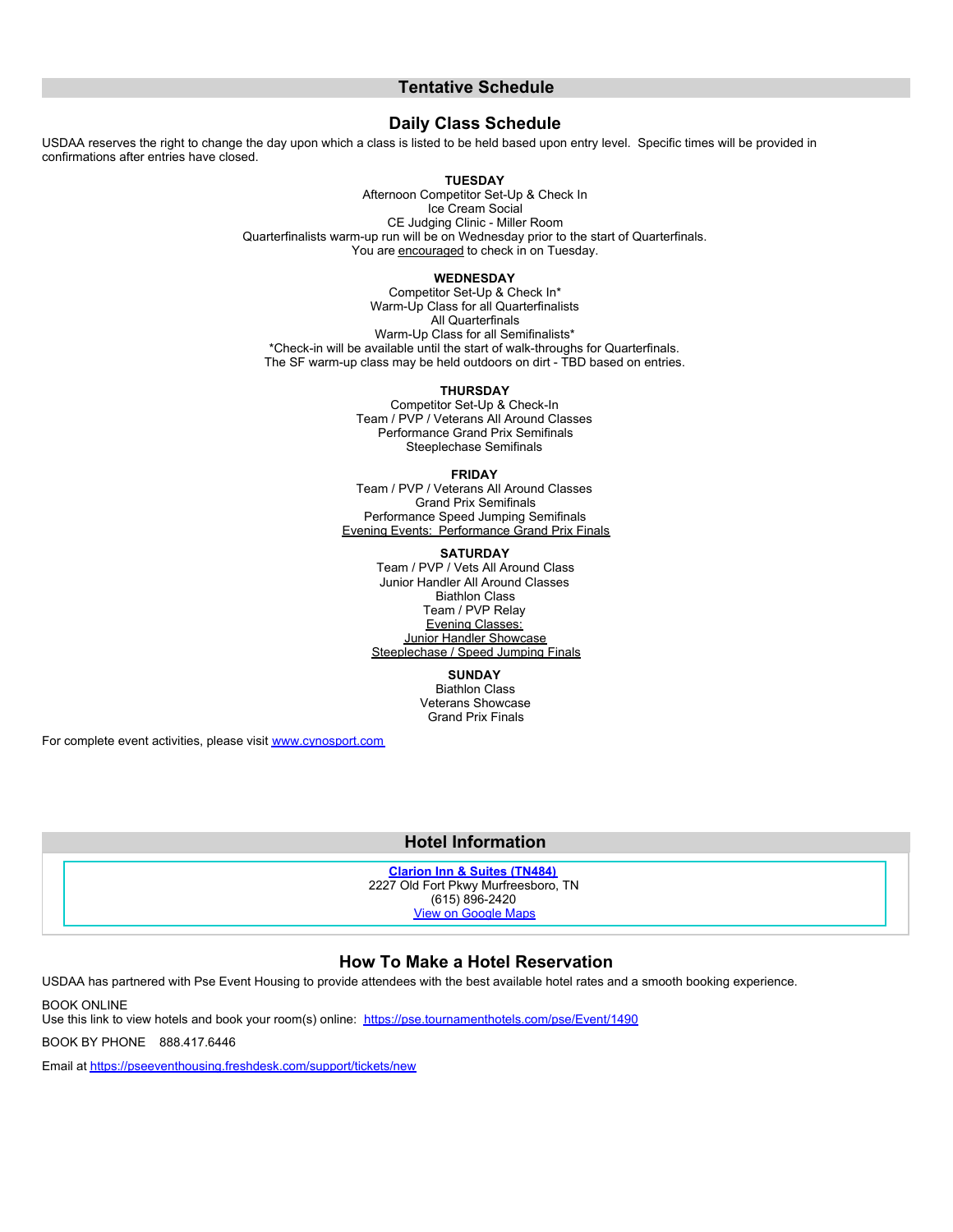### **2017 RV RESERVATION FORM**

The Tennessee Miller Coliseum can accommodate RVs requiring 30amp and has a limited number of 50amp hook-ups, both of which include water hook-up (but not sewer). USDAA has contracted with a company to provide pumping service on an individual basis for a fee. There are a few spaces with water hook-up only. Restrooms and showers are conveniently located in the barn which is adjacent to RV parking. Reservations are on a first-come, first-served basis - a waiting list will be created. You may set up at 2pm on Tuesday, October 24. (The facility will not be open to competitors until 2pm on Tuesday.)

### Tent camping is not allowed per facility policy.

| RATES FOR DURATION OF THE EVENT:<br>\$275 with electric & water                                             | \$195 with water hook-up only                                                                 |  |
|-------------------------------------------------------------------------------------------------------------|-----------------------------------------------------------------------------------------------|--|
| Mail this form with payment to USDAA - Cynosport RV, P. O. Box 850955, Richardson, TX 75085-0955            |                                                                                               |  |
|                                                                                                             | OR.<br>Fax the completed form with credit card info to 972.231.9700 - Attention: Cynosport RV |  |
| > - - - - - - - ONE SPACE RESERVATION PER FORM - First-come, first-served - - - - - - - <                   |                                                                                               |  |
|                                                                                                             |                                                                                               |  |
|                                                                                                             |                                                                                               |  |
|                                                                                                             |                                                                                               |  |
| RV Class (circle one):                                                                                      |                                                                                               |  |
| A B C Trailer Length of rig: ____________________(do not include tow vehicle, if applicable)                |                                                                                               |  |
| # of Slide Outs: Left Right                                                                                 | $\Box$ 30 amps $\Box$ 50 amps                                                                 |  |
|                                                                                                             |                                                                                               |  |
| [ ] Check enclosed<br>$1$   \$275     \$195                                                                 | [] Charge my credit card below<br>[] \$290 [] \$210 (includes service fee)                    |  |
|                                                                                                             |                                                                                               |  |
|                                                                                                             |                                                                                               |  |
| Name on Credit Card: <u>Carriel Communication of the Carriel Communication of the Carriel Communication</u> |                                                                                               |  |
|                                                                                                             |                                                                                               |  |
|                                                                                                             |                                                                                               |  |
|                                                                                                             |                                                                                               |  |
|                                                                                                             |                                                                                               |  |

### **DO NOT SEND THE RV RESERVATION FORM TO THE SHOW SECRETARY AS THIS WILL DELAY RECEIPT OF YOUR RESERVATION.**

Office use: Date received: example and the space Assigned: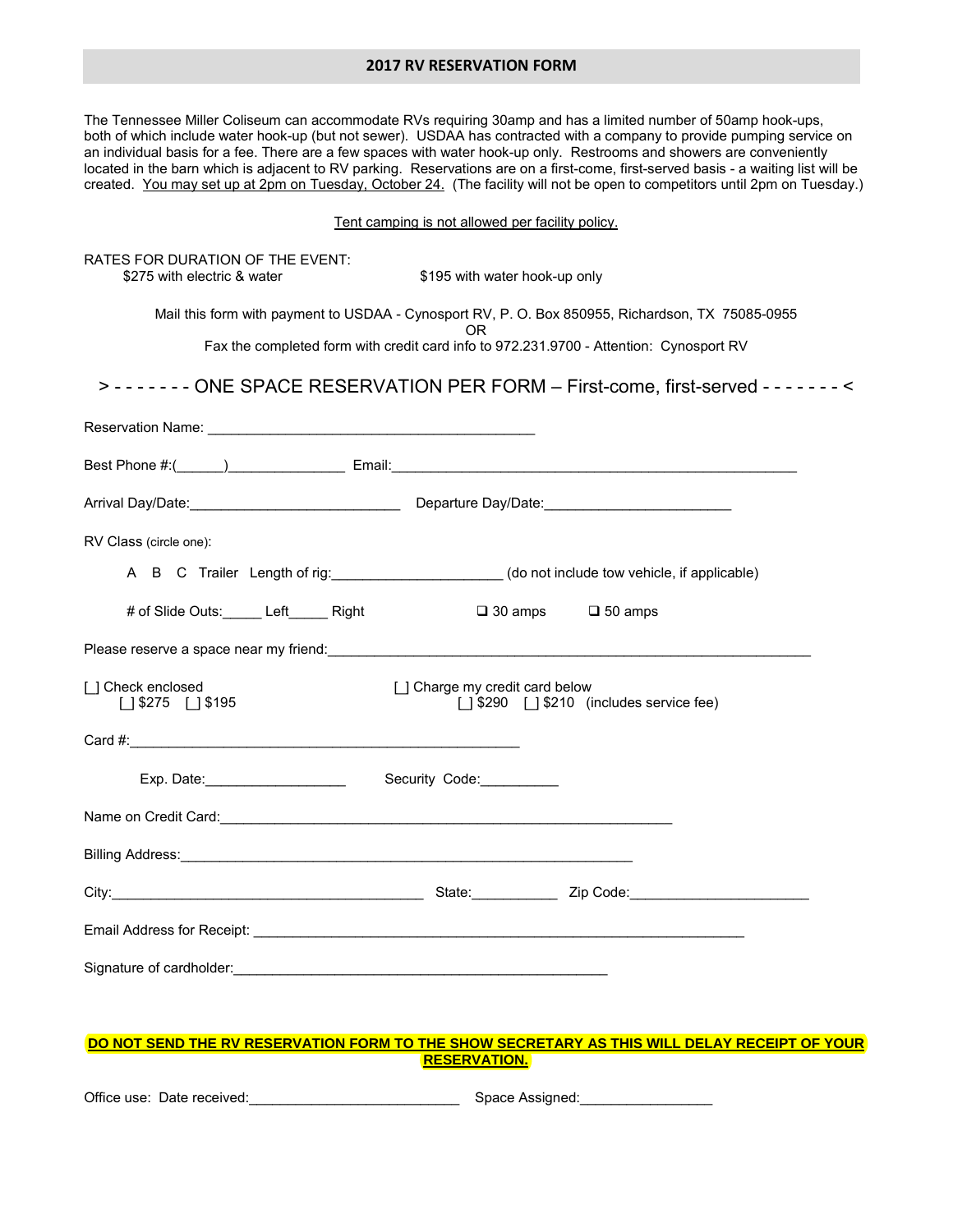### **Media Release & Rights of Privacy Waiver**

### **Media Rights Release**

I HEREBY GRANT TO USDAA and its affiliated companies, representatives, agents and assigns, all rights and permission to use or appropriate his/her and their dog's name, biography, likeness, photograph, voice, performing persona, or other indicia of identity for broadcast, telecast, cablecast, transmission or distribution in any format or media known now or in the future.

# **Waiver of Rights to Privacy, Publicity & Personality**

FURTHER, I HEREBY RELEASE United States Dog Agility Association, Inc. and its affiliates, representatives, agents and assigns from any claim or cause of action for invasion of the rights of privacy, right of publicity, right of personality, or any similar right.

## **Other Information**

# **Kenneling Decoration Contest LET'S GET SPOOKY WITH IT!**

Decorate your kennel space with witches, goblins, gore and spiders to win a prize. We'll pick the spookiest, not as spooky and just plain spooky from the decorated areas.

No need to register, just decorate and label your place with your name and the name of your spookfest so we can call you out for being down right gross! If you don't label your spot, how will we let you know you won????

Now, get kracken, I mean get going, on creating your demons' den!

# **VENDING, PHOTOGRAPHY & VIDEOGRAPHY**

All vending, photography & videography, including sales of goods or services, canvassing (for sales leads or other purposes), shooting of photos and videos for any purpose, and/or distribution of literature relative to sale or promotion of any goods or services at or following the Event requires the execution of a Trade Fair Agreement identifying the nature of goods and services to be sold.

ALL PHOTOGRAPHERS/VIDEOGRAPHERS taking photographs or video at this event must be licensed as an authorized vendor for this event, even if no on-site sales are planned.Sales of products and/or services is allowed ONLY in the vending booth area, unless specifically authorized in writing, and is otherwise strictly prohibited elsewhere on the show grounds. For booth information log on to www.cynosport.com or contact Merlene Stiles at 972.487.2200, Ext 105, [sales@usdaa.com](mailto:sales@usdaa.com) to obtain a Trade Fair Agreement.

Professional-style cameras WILL NOT be allowed ring-side on any day of competition unless you have signed a vending contract to take photographs. Competitors shall have the right to videotape their own performance for their personal use only; videographers who may be paid for such prupose must be a licensed vendor or register with USDAA on site. No portion of this event may be videotaped for broadcast purposes through any media. All video and broadcast rights for this event are the exclusive property of USDAA.

# **Running Order & Group Rotation**

Every competitor will be assigned to a group and all dogs being handled by a competitor will be in the same group. Groups will follow a rotation throughout the day. USDAA, the organizing committee and secretary reserve the right to arrange the class schedule and organize competitors into groups based upon maximum efficiency. It is possible that team members will not be in the same group; however, at no time should any competitor experience a conflict as their group will not be scheduled to run in two different rings at the same time.

All preliminary classes will follow a group rotation for walking each morning. No group or competitor will be allowed to walk a course after that specific class has begun. Once the walk-through time has been completed, groups will rotate through the rings based upon height.

For example:

Sally Fields and her dog has been assigned to Group G. Fluffy, 18" Championship height entered in GP Quarterfinals, Steeplechase Semifinals and Team. Sally will report to each ring as appropiate for her group and jump height as posted in the group walk/run rotation. Once Group G has completed all rotations, Sally can shop, volunteer in a ring, enjoy one of the activities or head back to her RV.

# **MAX200 Equipment Sale**

Electronic timing, contacts with rubberized surfaces, breakaway tires and weave poles with 24" spacing will be utilized in all rings.

A big THANK YOU! to Max200, official equipment and timing sponsor of the USDAA Cynosport World Games, for providing the equipment used at this event.

If you are interested in purchasing the equipment at this event at a 10% discount, please contact Irene or Al at 800-446-2920. You should reserve equipment you wish to purchase will in advance, as most items sell quickly. Call today to place your order and make arrangements for payment and transport.

# **Grievance & Score Discrepancy Procedures**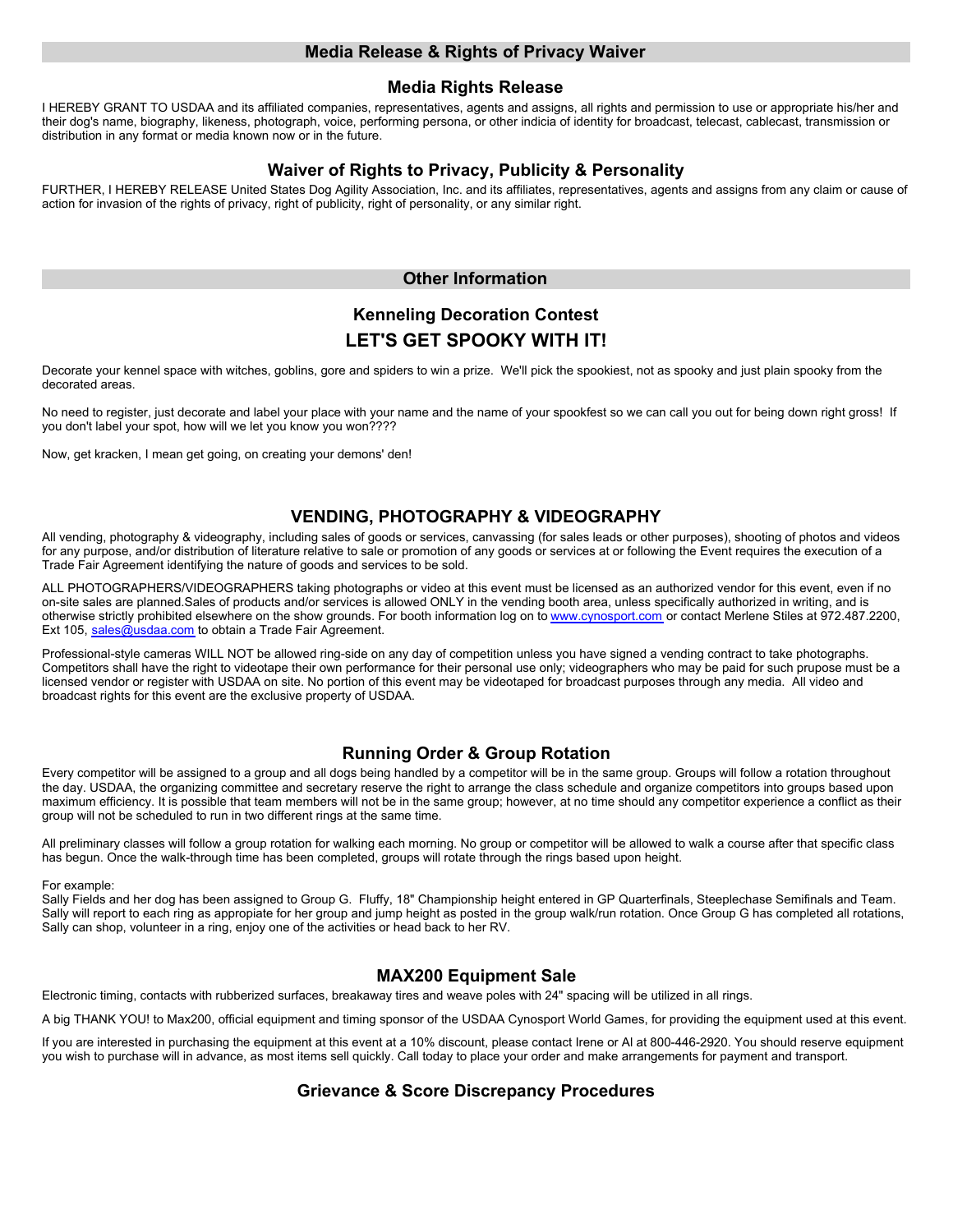### **Grievance Submission Form**

This form is used by a competitor to file a grievance relative ONLY to scoring matters occurring in the ring that are deemed to be an inappropriate interpretation of the rules or scribing error that has ALREADY been addressed with the judge, but was not resolved with the judge. Forms will be available in Competitor Hospitality (Miller Room) and shall be submitted to Scorekeeping Headquarters as soon as possible but no later than 1 hour following the run in question. The form must be complete and submitted by the handler for consideration.

### **Score Discrepancy Form**

This form is used in the event the score reported differs from that which the competitor thought should have been reported. An example would be a math error on the scribe sheet. Forms will be available in Competitor Hospitality (Miller Room) and shall be submitted to Scorekeeping Headquarters as soon as possible but no later than 1 hour following the run in question. This form must be complete and submitted by the handler for consideration.

## **Unentered Dogs**

Dogs not entered in the competition, but accompanying competitors entered in the event or a volunteer working at the event must be crated in designated areas while on the grounds. This may be accomplished in the barns reserved for kenneling. No shade canopies or private crating areas other than set up by RVers are allowed.

All dogs must be on leash or confined.

Dogs are not to be left tethered or unattended in any area of this facility.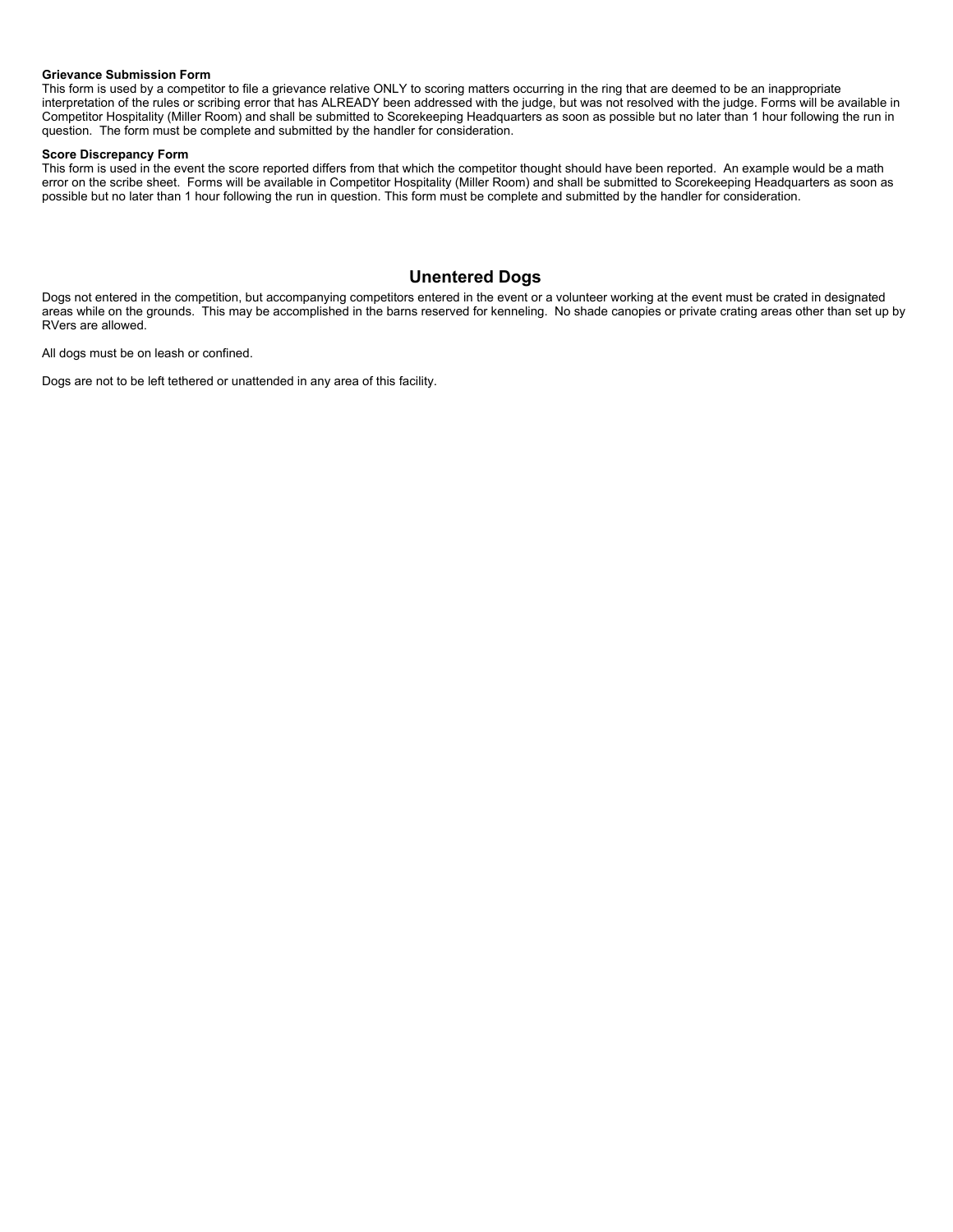## **Volunteer Information**

# **VOLUNTEERS WELCOME**

Your help in making the 2017 Cynosport<sup>®</sup> World Games a success is appreciated.

Get the best seat in the house at this year's Cynosport World Games celebrating 30 years of the Grand Prix of Dog Agility by volunteering for a group rotation or two. It's a great way to see how the courses are running, meet new people and be admired and thanked by competitors from around the world.

Family and friends are welcome to volunteer - no experience necessary for many positions.

Complete the online form at [www.cynosport.com/volunteers](http://www.cynosport.com), and we will be in touch with you before the event.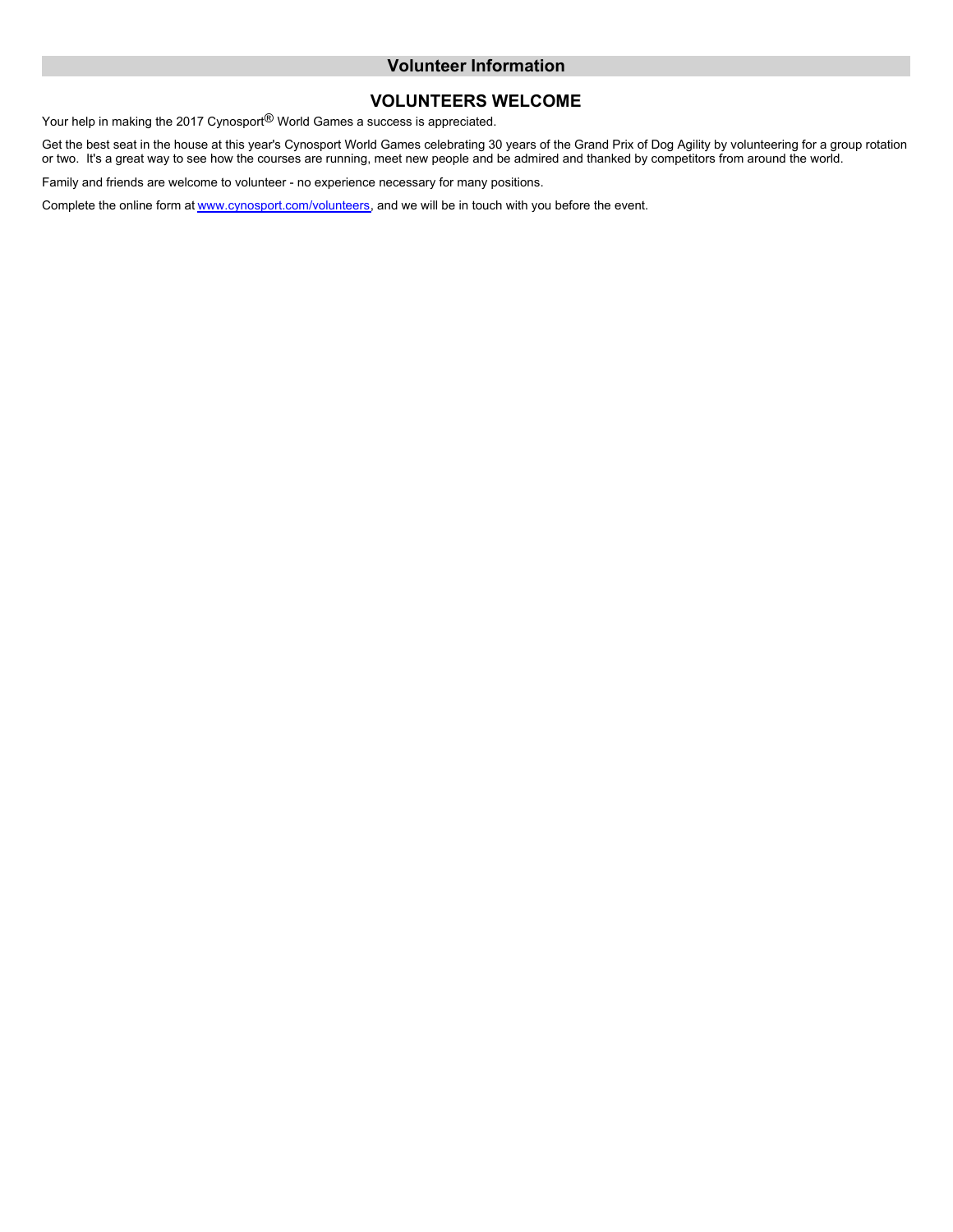## **General Agreement**

# **1.1 - Consideration & Waiver of Liability**

IN CONSIDERATION OF the acceptance of this entry and the opportunity to participate and/or to be judged in the event on the dates to which this entry form applies (the "Event"),I AGREE TO HOLD HARMLESS each of the parties listed below (including each of their members, officers, directors, agents and employees), hereinafter collectively referred to as the "Event Organizers", from any claim for loss or injury that may be alleged to have been caused directly or indirectly to any person or thing by the act of myself or the dog listed on the entry form while in or upon the event premises or grounds or near any entrance thereto -

The Event's Organizing Committee

- The Event Organizer, being the USDAA Affiliated Group (or Groups) hosting or otherwise responsible for conduct of the event
- United States Dog Agility Association, Inc. ("USDAA"), World Cynosport Limited and affiliated companies
- Event Sponsors
- Property Owners of the premises upon which the event is held

I FURTHER AGREE TO HOLD HARMLESS the Event Organizers from any claim for loss or injury of the dog listed on my entry form for the Event as a result of disappearance, theft, death or other act, whether such loss or injury is caused or alleged to be caused for any reason, including negligence.I ASSUME ALL RESPONSIBILITY AND LIABILITY FOR ANY CLAIMS REFERENCED IN THIS "GENERAL AGREEMENT", INCLUDING LEGAL FEES.

# **1.2 - Acknowledgment & Acceptance of Regulations**

I ACKNOWLEDGE THAT I HAVE READ AND UNDERSTAND USDAA® Official Rules and Regulations and rules for competition (e.g., tournament rules) that relate to the Event, whether incorporated in this General Agreement by reference or as stipulated herein for the Event to which this entry form pertains.

I ACCEPT AND AGREE TO ABIDE BY any and all rulings of the Organizing Committee (and its members), the Event's Disciplinary Action Committee and/or USDAA relative to matters related to the Event.

# **1.3 - Acknowledgment & Representation of Accuracy**

I ACKNOWLEDGE, REPRESENT AND WARRANT that the information supplied by me in the entry form is correct and complete. If any portion of this information is found to be invalid or insufficient to establish the validity of my entry, such finding shall render my entry invalid in its entirety, for which there shall be no refund of fees paid or other recourse against the Event Organizers. Any acceptance of additional information or corrections to information after the closing date shall be at the sole discretion of the Event secretary.

# **1.4 - Representation of Ownership or Agency**

I HEREBY REPRESENT AND WARRANT that I am the owner of the dog listed hereon, or that I have full authority from the dog's owner as their agent to enter the dog in competition and to assume their responsibilities for the care, custody and control of the dog for entry to the Event, and

I AGREE TO HOLD HARMLESS the Event Organizers listed in paragraph 1.1 from any liability or claims, including legal fees, related to such ownership or agency status.

# **1.5 - Media Release, Grants & Waivers of Rights to Broadcast & Promote**

COMPETITOR HEREBY GRANTS TO USDAA and its affiliated companies, representatives, agents and assigns, all rights and permission to use or appropriate his/her and their dog's name, biography, likeness, photograph, voice, performing persona, or other indicia of identity for broadcast, telecast, cablecast, transmission or distribution in any format or media known now or in the future.

# **1.6 - Waiver of Rights to Privacy, Publicity & Personality**

FURTHER, COMPETITOR HEREBY RELEASES United States Dog Agility Association, Inc. and its affiliates, representatives, agents and assigns from any claim or cause of action for invasion of the rights of privacy, right of publicity, right of personality, or any similar right.

# **1.7 - Signature/Electronic Submission Execution**

THROUGH MY PHYSICAL SIGNATURE ON THE PAPER ENTRY FORM, OR THROUGH MY SUBMISSION OF AN ELECTRONIC ENTRY TO THE EVENT, I ACKNOWLEDGE, ACCEPT AND AGREE TO ABIDE by the provisions of this General Agreement, and all policies, rules, regulations and conditions of entry to the Event

FURTHER, IF ENTRY IS FOR A MINOR, THROUGH MY PHYSICAL SIGNATURE ON THE PAPER ENTRY FORM, OR THROUGH MY SUBMISSION OF AN ELECTRONIC ENTRY TO THE EVENT, I REPRESENT AND WARRANT THAT I AM THE PARENT OR LEGAL GUARDIAN OF THE COMPETITOR/HANDLER entered in the Event, and I ACKNOWLEDGE that I have reviewed all provisions of this General Agreement, policies, rules, regulations, and conditions of entry to the Event with the Minor and I SHALL BE SOLELY RESPONSIBLE FOR THEIR ACTIONS AND COMPLIANCE WITH ALL RULES, REGULATIONS, POLICIES AND PROVISIONS FOR THE EVENT, AND ASSUME FULL LIABILITY FOR MINOR'S ACTIONS AND ACTIONS OF THEIR DOG.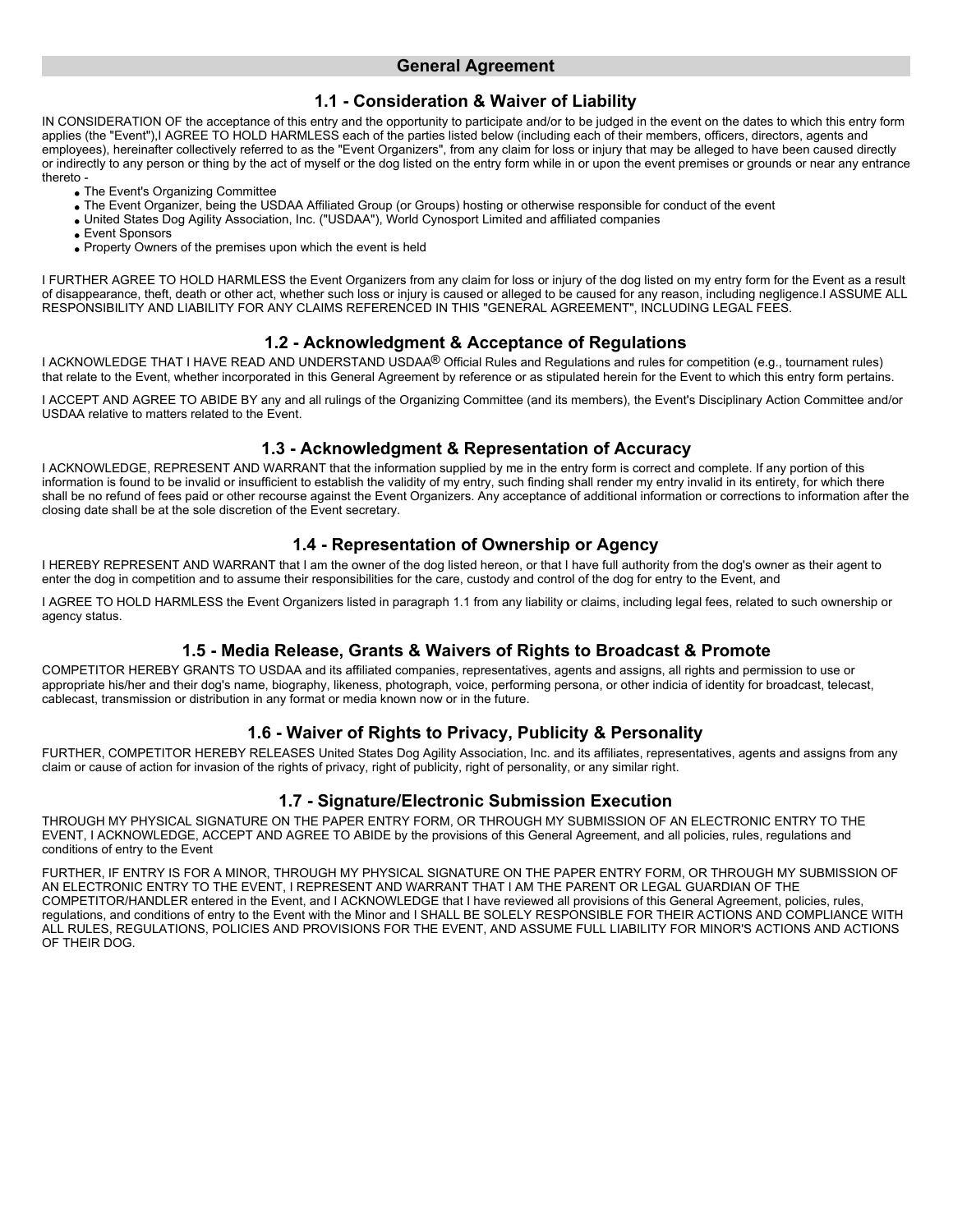| <b>Clear Page</b> |  |  |
|-------------------|--|--|
|                   |  |  |
|                   |  |  |
|                   |  |  |

| HANDLER:                                                                                                                                                                                               |                                                                                                    | DOG: | REG#:                                  |  |
|--------------------------------------------------------------------------------------------------------------------------------------------------------------------------------------------------------|----------------------------------------------------------------------------------------------------|------|----------------------------------------|--|
| <b>CHAMPIONSHIP PROGRAM ENTRANTS</b> – Information below MUST be included for valid entry                                                                                                              |                                                                                                    |      |                                        |  |
| TEAM - - Requires 2 qualifying scores                                                                                                                                                                  |                                                                                                    |      |                                        |  |
|                                                                                                                                                                                                        |                                                                                                    |      |                                        |  |
|                                                                                                                                                                                                        |                                                                                                    |      |                                        |  |
| <b>GRAND PRIX - Requires 2 qualifying scores even with a bye</b>                                                                                                                                       |                                                                                                    |      | $\Box$ Quarterfinals $\Box$ Semifinals |  |
|                                                                                                                                                                                                        |                                                                                                    |      |                                        |  |
|                                                                                                                                                                                                        |                                                                                                    |      |                                        |  |
| If entering Semifinals ADD Regional Club:<br>STEEPLECHASE - Requires 2 qualifying scores even with a bye $\Box$ Quarterfinals $\Box$ Semifinals Unity and Sumplets 2 qualifying scores even with a bye |                                                                                                    |      |                                        |  |
|                                                                                                                                                                                                        |                                                                                                    |      |                                        |  |
|                                                                                                                                                                                                        |                                                                                                    |      |                                        |  |
|                                                                                                                                                                                                        |                                                                                                    |      |                                        |  |
|                                                                                                                                                                                                        |                                                                                                    |      |                                        |  |
| <b>BIATHLON - Requires 2 Biathlon Qs</b>                                                                                                                                                               |                                                                                                    |      |                                        |  |
|                                                                                                                                                                                                        |                                                                                                    |      |                                        |  |
|                                                                                                                                                                                                        |                                                                                                    |      |                                        |  |
|                                                                                                                                                                                                        | $OR - 2$ Qs in each MC class when NO qualifying score is earned in same show Biathlon              |      |                                        |  |
|                                                                                                                                                                                                        |                                                                                                    |      |                                        |  |
|                                                                                                                                                                                                        |                                                                                                    |      |                                        |  |
|                                                                                                                                                                                                        | OR - Biathlon Q PLUS 1 Q in each MC class when NO qualifying score is earned in same show Biathlon |      |                                        |  |
|                                                                                                                                                                                                        |                                                                                                    |      |                                        |  |
|                                                                                                                                                                                                        |                                                                                                    |      |                                        |  |
|                                                                                                                                                                                                        |                                                                                                    |      |                                        |  |
| HANDLER:                                                                                                                                                                                               |                                                                                                    | DOG: | REG#:                                  |  |
| PERFORMANCE PROGRAM ENTRANTS - Information below MUST be included for valid entry                                                                                                                      |                                                                                                    |      |                                        |  |
| <b>VERSATILITY PAIRS - Requires 2 qualifying scores</b>                                                                                                                                                |                                                                                                    |      |                                        |  |
|                                                                                                                                                                                                        |                                                                                                    |      |                                        |  |
| $Club:$ $\Box$                                                                                                                                                                                         |                                                                                                    |      | Jump Ht: $\_\_\_\_\$                   |  |
| PERFORMANCE GRAND PRIX - Requires 2 qualifying scores even with a bye                                                                                                                                  |                                                                                                    |      | $\Box$ Quarterfinals $\Box$ Semifinals |  |
|                                                                                                                                                                                                        |                                                                                                    |      |                                        |  |
|                                                                                                                                                                                                        |                                                                                                    |      |                                        |  |
|                                                                                                                                                                                                        |                                                                                                    |      |                                        |  |
| SPEED JUMPING - Requires 2 qualifying scores even with a bye                                                                                                                                           |                                                                                                    |      | $\Box$ Quarterfinals $\Box$ Semifinals |  |
|                                                                                                                                                                                                        |                                                                                                    |      |                                        |  |
|                                                                                                                                                                                                        |                                                                                                    |      |                                        |  |
|                                                                                                                                                                                                        |                                                                                                    |      |                                        |  |
| <b>BIATHLON - Requires 2 Biathlon Qs</b>                                                                                                                                                               |                                                                                                    |      |                                        |  |
|                                                                                                                                                                                                        |                                                                                                    |      |                                        |  |
|                                                                                                                                                                                                        |                                                                                                    |      |                                        |  |
|                                                                                                                                                                                                        |                                                                                                    |      |                                        |  |
|                                                                                                                                                                                                        | OR - 2 Qs in each MC class when NO qualifying score is earned in same show Biathlon                |      |                                        |  |
|                                                                                                                                                                                                        |                                                                                                    |      |                                        |  |
| Jumpers - Date: _________________________ Jump Ht: _____ Date: _______________________ Jump Ht: ____                                                                                                   |                                                                                                    |      |                                        |  |
|                                                                                                                                                                                                        | OR - Biathlon Q PLUS 1 Q in each MC class when NO qualifying score is earned in same show Biathlon |      |                                        |  |
|                                                                                                                                                                                                        |                                                                                                    |      |                                        |  |
|                                                                                                                                                                                                        |                                                                                                    |      |                                        |  |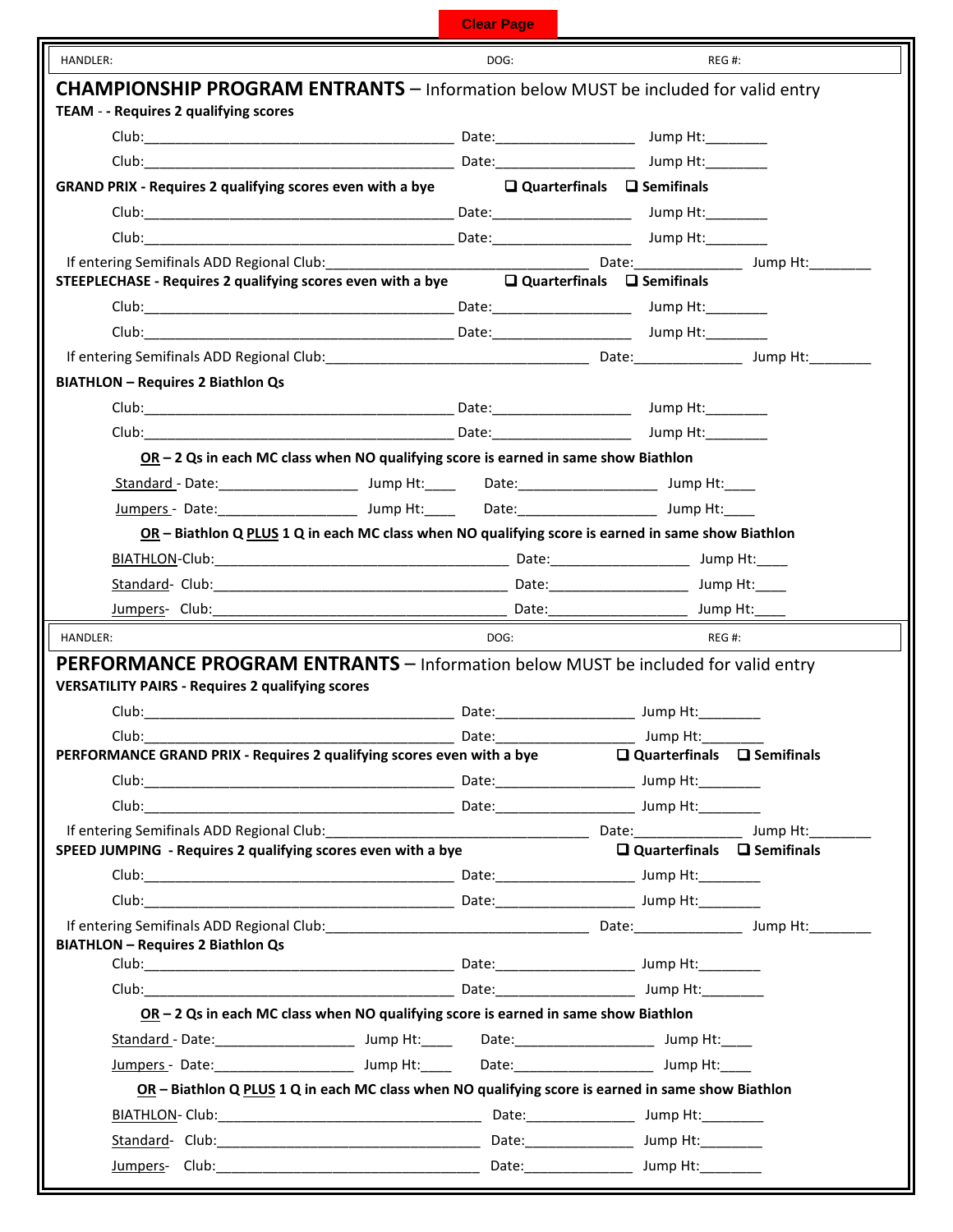# **PAYMENT METHODS OTHER THAN BY WRITTEN CHECK**

**Clear Page**

### **CREDIT CARD PAYMENTS**

| Exp. Date: __ __ / __ __ Billing Postal Code: $ $ __ __ __ __ __ __ |      |  |                                                                       |
|---------------------------------------------------------------------|------|--|-----------------------------------------------------------------------|
|                                                                     |      |  | <b>MC</b> VISA DISC 3-digit security # on back of card $\vert$ __ _ _ |
|                                                                     |      |  | <b>AMEX</b> 4-digit security # on front of card                       |
| Total Fees from Entry Form:                                         |      |  |                                                                       |
| Processing Fee (3% or \$5, whichever is greater):                   |      |  |                                                                       |
| <b>TOTAL AMOUNT TO BE CHARGED:</b>                                  | 0.00 |  |                                                                       |

I HEREBY AUTHORIZE United States Dog Agility Association, Inc. (USDAA) TO INITIATE CHARGES TO MY CREDIT CARD ACCOUNT PROVIDED ABOVE UTILIZING THE INFORMATION PRESENTED ABOVE.

| Authorized Signature:                                | Date: |
|------------------------------------------------------|-------|
| Email Address in case USDAA needs to contact me:     |       |
| Day Telephone # in case USDAA needs to contact me: [ |       |

|--|--|--|--|--|--|--|--|--|--|--|--|--|--|--|--|--|--|--|--|--|--|--|--|--|--|--|--|--|--|--|--|--|

## **WIRE TRANSFER INFORMATION**

If you wish to wire funds (in US dollars only) directly to USDAA's account, the following information applies:

**Wire Funds To:** Wells Fargo Bank

**SWIFT Code:** WFBIUS6S

**Beneficiary Bank:** Texas Capital Bank, N.A. **Account #:** 4050006832

**Add wire comment:** Credit to United States Dog Agility Association, Inc. **Account #:** 1411016395

*Sender should prepay all wire transfer fees for both the sending and receiving bank.*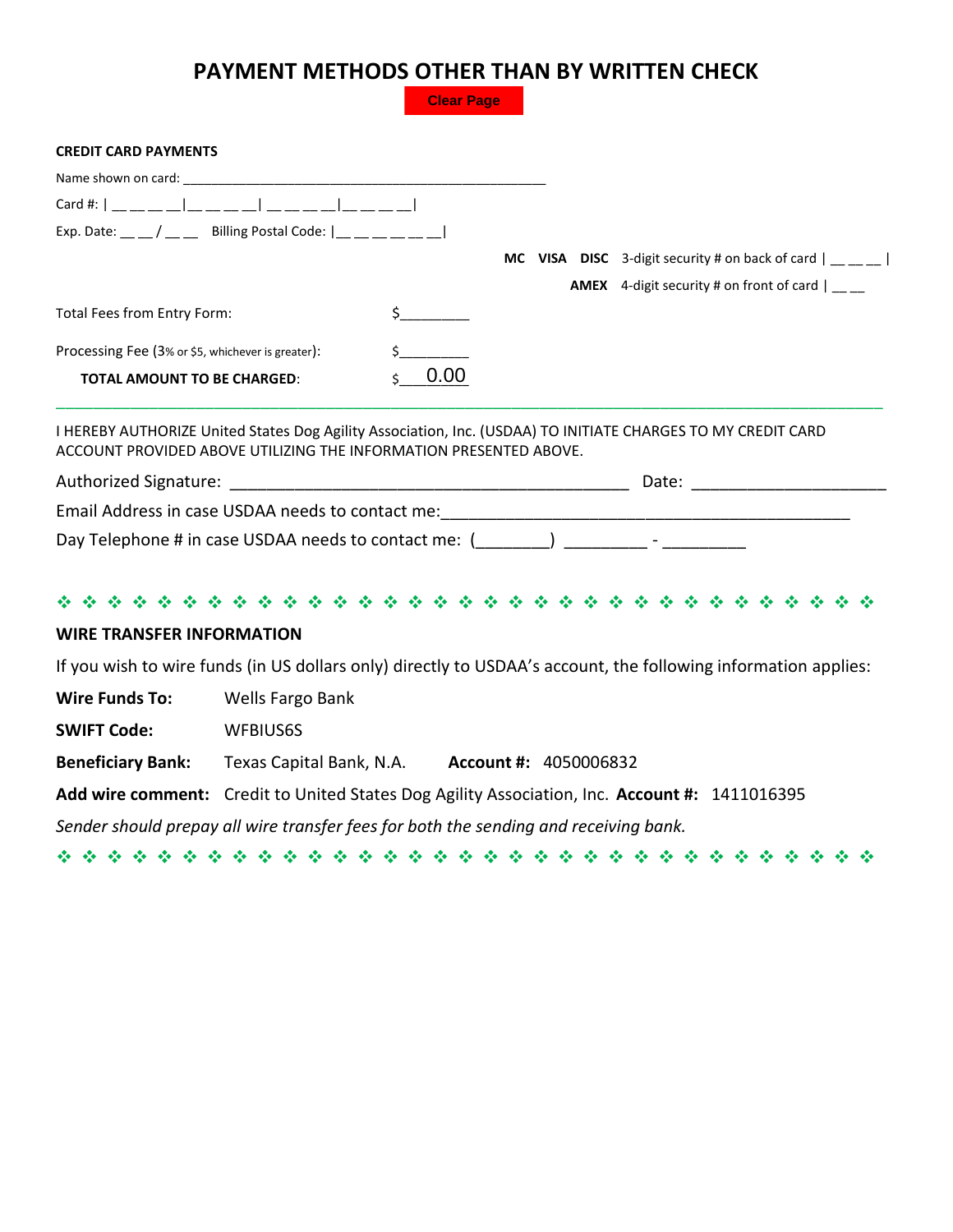|                                                                                                                                                                                                                                            | <b>OFFICIAL USDAA® ENTRY FORM - CHAMPIONSHIP PROGRAM CLASSES</b>                                                                                       |                                        |        |  |                                                                   |
|--------------------------------------------------------------------------------------------------------------------------------------------------------------------------------------------------------------------------------------------|--------------------------------------------------------------------------------------------------------------------------------------------------------|----------------------------------------|--------|--|-------------------------------------------------------------------|
|                                                                                                                                                                                                                                            | (USE SEPARATE FORM FOR PERFORMANCE & VETERANS CLASSES AND FOR EACH DOG/HANDLER)                                                                        |                                        |        |  |                                                                   |
|                                                                                                                                                                                                                                            | Cynosport <sup>®</sup> World Games Agility Championships<br>October 25 - 29, 2017-Murfreesboro, TN (Entry Deadline: Friday, September 8th at Midnight) |                                        |        |  |                                                                   |
| ClearCompetitor Send with fees to: USDAA c/o Helen McNenly, 2265 Sand Trap Rd., Jamison, PA 18929, USA                                                                                                                                     |                                                                                                                                                        |                                        |        |  |                                                                   |
| <b>COMPETITOR INFORMATION - Type or Print Clearly</b>                                                                                                                                                                                      |                                                                                                                                                        |                                        |        |  |                                                                   |
| Handler: Day Phone (Changles 2014) 2014 12:30 Contract Contract Contract Contract Contract Contract Contract Contract Contract Contract Contract Contract Contract Contract Contract Contract Contract Contract Contract Contr             |                                                                                                                                                        |                                        |        |  |                                                                   |
|                                                                                                                                                                                                                                            |                                                                                                                                                        |                                        |        |  |                                                                   |
| Address: (if other than US) and the control of the control of the control of the control of the control of the control of the control of the control of the control of the control of the control of the control of the contro             |                                                                                                                                                        |                                        |        |  |                                                                   |
|                                                                                                                                                                                                                                            |                                                                                                                                                        |                                        |        |  |                                                                   |
| EVENT T-SHIRT (UNISEX) SIZING (One per handler): [ ] S [ ] M [ ] L [ ] XL [ ] 2 XL [ ] 3 XL                                                                                                                                                |                                                                                                                                                        |                                        |        |  |                                                                   |
| <b>DOG INFORMATION - Type or Print Clearly:</b>                                                                                                                                                                                            |                                                                                                                                                        |                                        |        |  |                                                                   |
|                                                                                                                                                                                                                                            |                                                                                                                                                        |                                        |        |  |                                                                   |
|                                                                                                                                                                                                                                            |                                                                                                                                                        |                                        |        |  |                                                                   |
| 10"<br><b>Circle ONLY One Height:</b>                                                                                                                                                                                                      |                                                                                                                                                        |                                        |        |  | 14" 16" 20" 22" 24" One jump height per entry form. Clear Doginfo |
| <b>ClearEntry</b> COMPLETE SEPARATE ELIGIBILITY SHEET AND ATTACH TO THIS FORM FOR VALID ENTRY<br><b>DOG AGILITY MASTERS<sup>®</sup> TEAM CHAMPIONSHIP</b> [ ] Provisional Entry*                                                           |                                                                                                                                                        | <b>CLASS(ES) OR ACTIVITIES ENTERED</b> |        |  |                                                                   |
|                                                                                                                                                                                                                                            |                                                                                                                                                        |                                        |        |  |                                                                   |
|                                                                                                                                                                                                                                            | Dog's Call Name:                                                                                                                                       |                                        | Reg #: |  | Jump Height                                                       |
|                                                                                                                                                                                                                                            |                                                                                                                                                        |                                        |        |  |                                                                   |
| <b>Team Members:</b>                                                                                                                                                                                                                       |                                                                                                                                                        |                                        |        |  |                                                                   |
|                                                                                                                                                                                                                                            |                                                                                                                                                        |                                        |        |  |                                                                   |
| <b>GRAND PRIX OF DOG AGILITY® WORLD CHAMPIONSHIPS (Enter ONLY ONE, Quarterfinals or Semifinals)</b><br>\$ \$45 - Quarterfinals                                                                                                             |                                                                                                                                                        | [ ] Provisional Entry*                 |        |  |                                                                   |
| \$ __________\$40 - Semifinals - Original Semifinalist Certificate earned at a Regional must accompany this entry.                                                                                                                         |                                                                                                                                                        |                                        |        |  |                                                                   |
|                                                                                                                                                                                                                                            |                                                                                                                                                        |                                        |        |  |                                                                   |
| \$45 - Quarterfinals                                                                                                                                                                                                                       |                                                                                                                                                        | [ ] Provisional Entry*                 |        |  |                                                                   |
| DOG AGILITY STEEPLECHASE® WORLD CHAMPIONSHIPS - (Enter ONLY ONE, Quarterfinals or Semifinals)<br>\$<br>.40 - Semifinals - <mark>Original Semifinalist Certificate earned at a Regional must accompany this entry ب</mark> هالة المسا<br>\$ |                                                                                                                                                        |                                        |        |  |                                                                   |
| <b>MASTERS CHALLENGE BIATHLON</b>                                                                                                                                                                                                          |                                                                                                                                                        | [ ] Provisional Entry*                 |        |  |                                                                   |
| \$45                                                                                                                                                                                                                                       |                                                                                                                                                        |                                        |        |  |                                                                   |
| <b>MISCELLANEOUS</b>                                                                                                                                                                                                                       |                                                                                                                                                        |                                        |        |  |                                                                   |
| \$20 - Warm-Up Class<br>\$                                                                                                                                                                                                                 |                                                                                                                                                        |                                        |        |  |                                                                   |
| $\underline{0}$ <b>TOTAL ENTRY FEES</b> (minimum \$65)<br>\$                                                                                                                                                                               |                                                                                                                                                        |                                        |        |  |                                                                   |
| Kennel Fees: _______ space(s) @ \$60 (5' x 10' space = 1/2 stall; each stall is 10 x 10). (Include reservation form.)<br>\$                                                                                                                |                                                                                                                                                        |                                        |        |  |                                                                   |

\*If entering provisionally, secretary must receive proof of eligibility no later than closing - Friday, September 8.

**AGREEMENT & ASSIGNMENT:** By my signature below, I represent and warrant that I am the owner and sole handler of the dog entered above, or that I am the sole designated handler and have full rights of ownership granted to me by the dog's owner to make this entry and to enter into the Agreements required by this entry.  FURTHER, I acknowledge that I have read and agree to all terms and conditions set forth in the "AGILITY EVENT SCHEDULE" document governing this event, including among others, the indemnities, grants of assignments, and waivers OF CLAIMS set forth in the "GENERAL AGREEMENT" section of the AGILITY EVENT SCHEDULE, all of which are incorporated into this Agreement & Assignment by reference.

### **PARENT/ LEGAL GUARDIAN SIGNATURE IF A MINOR:**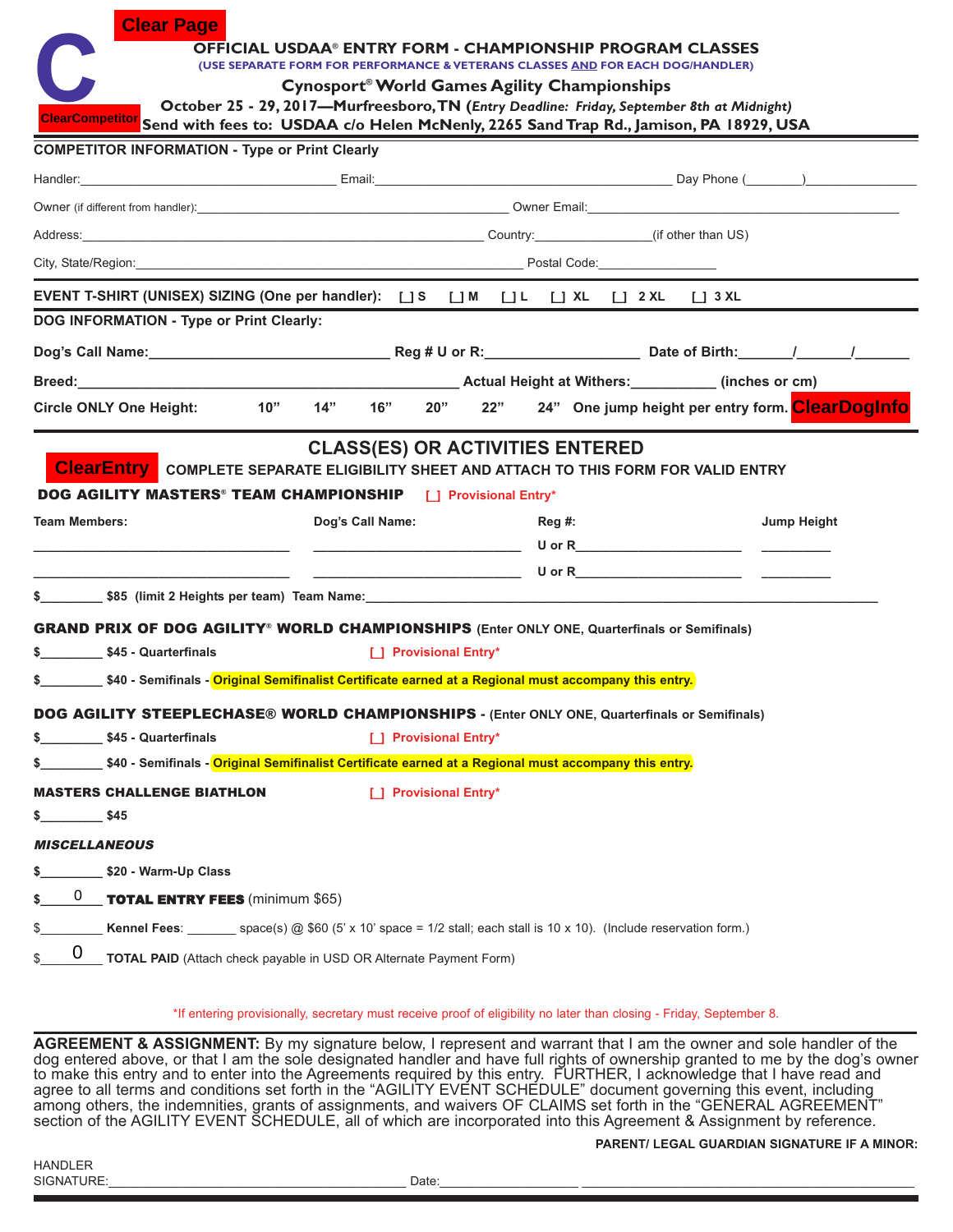|                        | <b>Clear Page</b>                                                                                                                                                                                                              |                                                                                                                                                     |                        |     |                                  |                                 |                     |
|------------------------|--------------------------------------------------------------------------------------------------------------------------------------------------------------------------------------------------------------------------------|-----------------------------------------------------------------------------------------------------------------------------------------------------|------------------------|-----|----------------------------------|---------------------------------|---------------------|
|                        |                                                                                                                                                                                                                                | <b>OFFICIAL USDAA® ENTRY FORM - PERFORMANCE PROGRAM CLASSES</b><br>(USE SEPARATE FORM FOR CHAMPIONSHIP & VETERANS CLASSES AND FOR EACH DOG/HANDLER) |                        |     |                                  |                                 |                     |
|                        |                                                                                                                                                                                                                                | Cynosport <sup>®</sup> World Games Agility Championships                                                                                            |                        |     |                                  |                                 |                     |
|                        |                                                                                                                                                                                                                                | October 25 - 29, 2017-Murfreesboro, TN (Entry Deadline: Friday, September 8th at Midnight)                                                          |                        |     |                                  |                                 |                     |
|                        | ClearCompetitor Send with fees to: USDAA c/o Helen McNenly, 2265 Sand Trap Rd., Jamison, PA 18929, USA<br><b>COMPETITOR INFORMATION - Type or Print Clearly</b>                                                                |                                                                                                                                                     |                        |     |                                  |                                 |                     |
|                        | Handler: Day Phone (Changles 2014) 2014 12:30 Contract Contract Contract Contract Contract Contract Contract Contract Contract Contract Contract Contract Contract Contract Contract Contract Contract Contract Contract Contr |                                                                                                                                                     |                        |     |                                  |                                 |                     |
|                        |                                                                                                                                                                                                                                |                                                                                                                                                     |                        |     |                                  |                                 |                     |
|                        | Address: (if other than US)                                                                                                                                                                                                    |                                                                                                                                                     |                        |     |                                  |                                 |                     |
|                        |                                                                                                                                                                                                                                |                                                                                                                                                     |                        |     |                                  |                                 |                     |
|                        | EVENT T-SHIRT (UNISEX) SIZING (One per handler): [ [ ] S [ ] M [ ] L [ ] XL [ ] 2 XL [ ] 3 XL                                                                                                                                  |                                                                                                                                                     |                        |     |                                  |                                 |                     |
|                        | <b>DOG INFORMATION - Type or Print Clearly:</b>                                                                                                                                                                                |                                                                                                                                                     |                        |     |                                  |                                 |                     |
|                        |                                                                                                                                                                                                                                |                                                                                                                                                     |                        |     |                                  |                                 |                     |
|                        | Breed: (inches or cm) and the extended of the extended of the extended of the extended of the extended of the extended of the extended of the extended of the extended of the extended of the extended of the extended of the  |                                                                                                                                                     |                        |     |                                  |                                 |                     |
|                        | <b>Circle ONLY One Height:</b>                                                                                                                                                                                                 | 8"                                                                                                                                                  | $12"$ $14"$ $16"$      | 20" |                                  | One jump height per entry form. | <b>ClearDogInfo</b> |
| <b>Partner's Name:</b> | PERFORMANCE VERSATILITY PAIRS® CHAMPIONSHIP                                                                                                                                                                                    | COMPLETE SEPARATE ELIGIBILITY SHEET AND ATTACH TO THIS FORM FOR VALID ENTRY<br>Dog's Call Name:                                                     |                        |     | [ ] Provisional Entry*<br>Reg #: |                                 | Jump Height         |
|                        |                                                                                                                                                                                                                                |                                                                                                                                                     |                        |     |                                  |                                 |                     |
|                        | PERFORMANCE GRAND PRIX <sup>5M</sup> CHAMPIONSHIPS (Enter ONLY ONE, Quarterfinals or Semifinals)                                                                                                                               |                                                                                                                                                     |                        |     |                                  |                                 |                     |
|                        | \$ \$45 - Quarterfinals                                                                                                                                                                                                        |                                                                                                                                                     | [ ] Provisional Entry* |     |                                  |                                 |                     |
|                        |                                                                                                                                                                                                                                |                                                                                                                                                     |                        |     |                                  |                                 |                     |
|                        | <b>PERFORMANCE SPEED JUMPING<sup>5M</sup> CHAMPIONSHIPS</b> - (Enter ONLY ONE, Quarterfinals or Semifinals)                                                                                                                    |                                                                                                                                                     |                        |     |                                  |                                 |                     |
| \$                     | \$45 - Quarterfinals                                                                                                                                                                                                           |                                                                                                                                                     | [ ] Provisional Entry* |     |                                  |                                 |                     |
|                        | \$40 - Semifinals - Original Semifinalist Certificate earned at a Regional must accompany this entry.                                                                                                                          |                                                                                                                                                     |                        |     |                                  |                                 |                     |
|                        | <b>MASTERS CHALLENGE BIATHLON</b>                                                                                                                                                                                              |                                                                                                                                                     | [ ] Provisional Entry* |     |                                  |                                 |                     |
| $\frac{\$45}{\$45}$    |                                                                                                                                                                                                                                |                                                                                                                                                     |                        |     |                                  |                                 |                     |
| <b>MISCELLANEOUS</b>   |                                                                                                                                                                                                                                |                                                                                                                                                     |                        |     |                                  |                                 |                     |
| \$_                    | \$20 - Warm-Up Class                                                                                                                                                                                                           |                                                                                                                                                     |                        |     |                                  |                                 |                     |
| 0<br>\$                | <b>TOTAL ENTRY FEES</b> (minimum \$65)                                                                                                                                                                                         |                                                                                                                                                     |                        |     |                                  |                                 |                     |
| \$                     | Kennel Fees: _______ space(s) @ $$60$ (5' x 10' space = 1/2 stall; each stall is 10 x 10). (Include reservation form.)                                                                                                         |                                                                                                                                                     |                        |     |                                  |                                 |                     |
| 0<br>\$                | <b>TOTAL PAID</b> (Attach check payable in USD OR Alternate Payment Form)                                                                                                                                                      |                                                                                                                                                     |                        |     |                                  |                                 |                     |
|                        |                                                                                                                                                                                                                                | *If entering provisionally, secretary must receive proof of eligibility no later than closing - Friday, September 8.                                |                        |     |                                  |                                 |                     |

**AGREEMENT & ASSIGNMENT:** By my signature below, I represent and warrant that I am the owner and sole handler of the dog entered above, or that I am the sole designated handler and have full rights of ownership granted to me by the dog's owner to make this entry and to enter into the Agreements required by this entry. FURTHER, I acknowledge that I have read and agree to all terms and conditions set forth in the "AGILITY EVENT SCHEDULE" document governing this event, including among others, the indemnities, grants of assignments, and waivers OF CLAIMS set forth in the "GENERAL AGREEMENT" section of the AGILITY EVENT SCHEDULE, all of which are incorporated into this Agreement & Assignment by reference.

**PARENT/ LEGAL GUARDIAN SIGNATURE IF A MINOR:**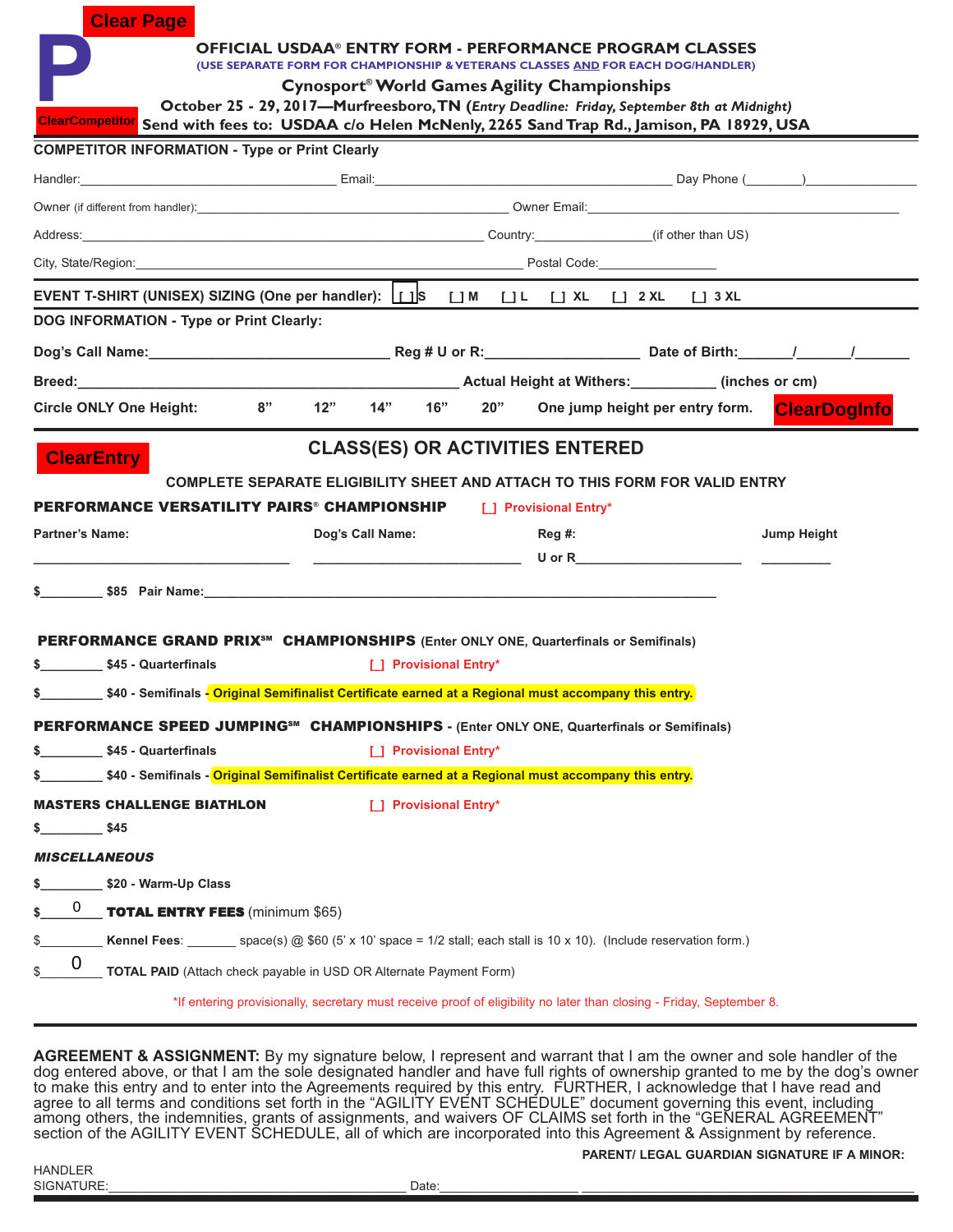| <b>ClearAll</b><br><b>ClearCompinfo</b>                                                                                                                                                                                                                                                                                   | <b>OFFICIAL USDAA® ENTRY FORM - VETERANS CLASSES</b><br>(USE SEPARATE FORM FOR CHAMPIONSHIP & PERFORMANCE CLASSES AND FOR EACH DOG/HANDLER)<br>Cynosport <sup>®</sup> World Games Agility Championships<br>October 25 - 29, 2017-Murfreesboro, TN (Entry Deadline: Friday, September 8th at Midnight)<br>Send with fees to: USDAA c/o Helen McNenly, 2265 Sand Trap Rd., Jamison, PA 18929, USA |                                                                                               |
|---------------------------------------------------------------------------------------------------------------------------------------------------------------------------------------------------------------------------------------------------------------------------------------------------------------------------|-------------------------------------------------------------------------------------------------------------------------------------------------------------------------------------------------------------------------------------------------------------------------------------------------------------------------------------------------------------------------------------------------|-----------------------------------------------------------------------------------------------|
| <b>COMPETITOR INFORMATION - Type or Print Clearly</b>                                                                                                                                                                                                                                                                     |                                                                                                                                                                                                                                                                                                                                                                                                 |                                                                                               |
|                                                                                                                                                                                                                                                                                                                           |                                                                                                                                                                                                                                                                                                                                                                                                 |                                                                                               |
|                                                                                                                                                                                                                                                                                                                           |                                                                                                                                                                                                                                                                                                                                                                                                 |                                                                                               |
| Address: (if other than US) Country: (if other than US)                                                                                                                                                                                                                                                                   |                                                                                                                                                                                                                                                                                                                                                                                                 |                                                                                               |
| City, State/Region: City, State/Region: City, State/Region: City, State/Region: City, State/Region:                                                                                                                                                                                                                       |                                                                                                                                                                                                                                                                                                                                                                                                 |                                                                                               |
| EVENT T-SHIRT (UNISEX) SIZING (One per handler):                                                                                                                                                                                                                                                                          |                                                                                                                                                                                                                                                                                                                                                                                                 |                                                                                               |
| <b>DOG INFORMATION - Type or Print Clearly:</b><br>Breed: Contract Contract Contract Contract Contract Contract Contract Contract Contract Contract Contract Contract Contract Contract Contract Contract Contract Contract Contract Contract Contract Contract Contract Contract<br>4"<br><b>Circle ONLY One Height:</b> | 8"<br>12"<br>16"                                                                                                                                                                                                                                                                                                                                                                                | <b>ClearDogInfo</b>                                                                           |
| <b>ClearEntry</b><br><b>CYNOSPORT<sup>®</sup> VETERANS ALL-AROUND</b>                                                                                                                                                                                                                                                     | <b>CLASS(ES) OR ACTIVITIES ENTERED</b>                                                                                                                                                                                                                                                                                                                                                          | Last Year Competed: ____________ [_] GP [_] PGP [_] STP [_] PSJ [_] TEAM [_] PVP [_] MCB/PMCB |
| <b>MISCELLANEOUS</b>                                                                                                                                                                                                                                                                                                      |                                                                                                                                                                                                                                                                                                                                                                                                 |                                                                                               |
| \$                                                                                                                                                                                                                                                                                                                        | \$20 - Veterans Warm-Up Class (must also be entered in Veterans All Around)                                                                                                                                                                                                                                                                                                                     |                                                                                               |
| $\boldsymbol{0}$<br><b>TOTAL ENTRY FEES (minimum \$65)</b><br>\$                                                                                                                                                                                                                                                          |                                                                                                                                                                                                                                                                                                                                                                                                 |                                                                                               |
| \$<br>0<br>\$                                                                                                                                                                                                                                                                                                             | Kennel Fees: space(s) @ \$60 (5' x 10' space = 1/2 stall; each stall is 10 x 10). (Include reservation form.)<br>TOTAL PAID (Attach check payable in USD OR Alternate Payment Form)                                                                                                                                                                                                             |                                                                                               |

**AGREEMENT & ASSIGNMENT:** By my signature below, I represent and warrant that I am the owner and sole handler of the dog entered above, or that I am the sole designated handler and have full rights of ownership granted to me by the dog's owner to make this entry and to enter into the Agreements required by this entry.  FURTHER, I acknowledge that I have read and agree to all terms and conditions set forth in the "AGILITY EVENT SCHEDULE" document governing this event, including among others, the indemnities, grants of assignments, and waivers OF CLAIMS set forth in the "GENERAL AGREEMENT" section of the AGILITY EVENT SCHEDULE, all of which are incorporated into this Agreement & Assignment by reference.

**PARENT/ LEGAL GUARDIAN SIGNATURE IF A MINOR:** 

HANDLER SIGNATURE:\_\_\_\_\_\_\_\_\_\_\_\_\_\_\_\_\_\_\_\_\_\_\_\_\_\_\_\_\_\_\_\_\_\_\_\_\_\_\_\_\_\_\_ Date:\_\_\_\_\_\_\_\_\_\_\_\_\_\_\_\_\_\_\_\_ \_\_\_\_\_\_\_\_\_\_\_\_\_\_\_\_\_\_\_\_\_\_\_\_\_\_\_\_\_\_\_\_\_\_\_\_\_\_\_\_\_\_\_\_\_\_\_\_